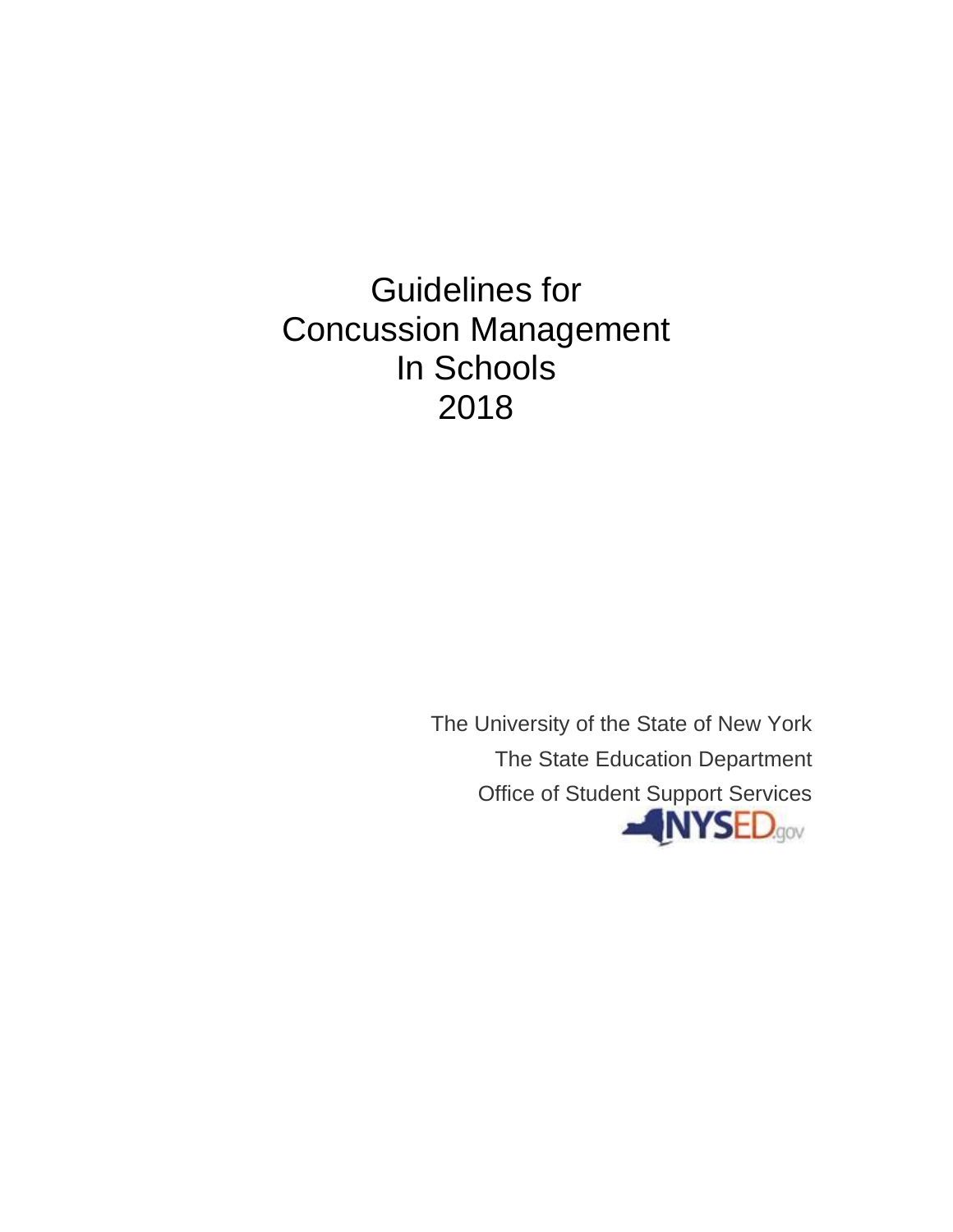# **Table of Contents**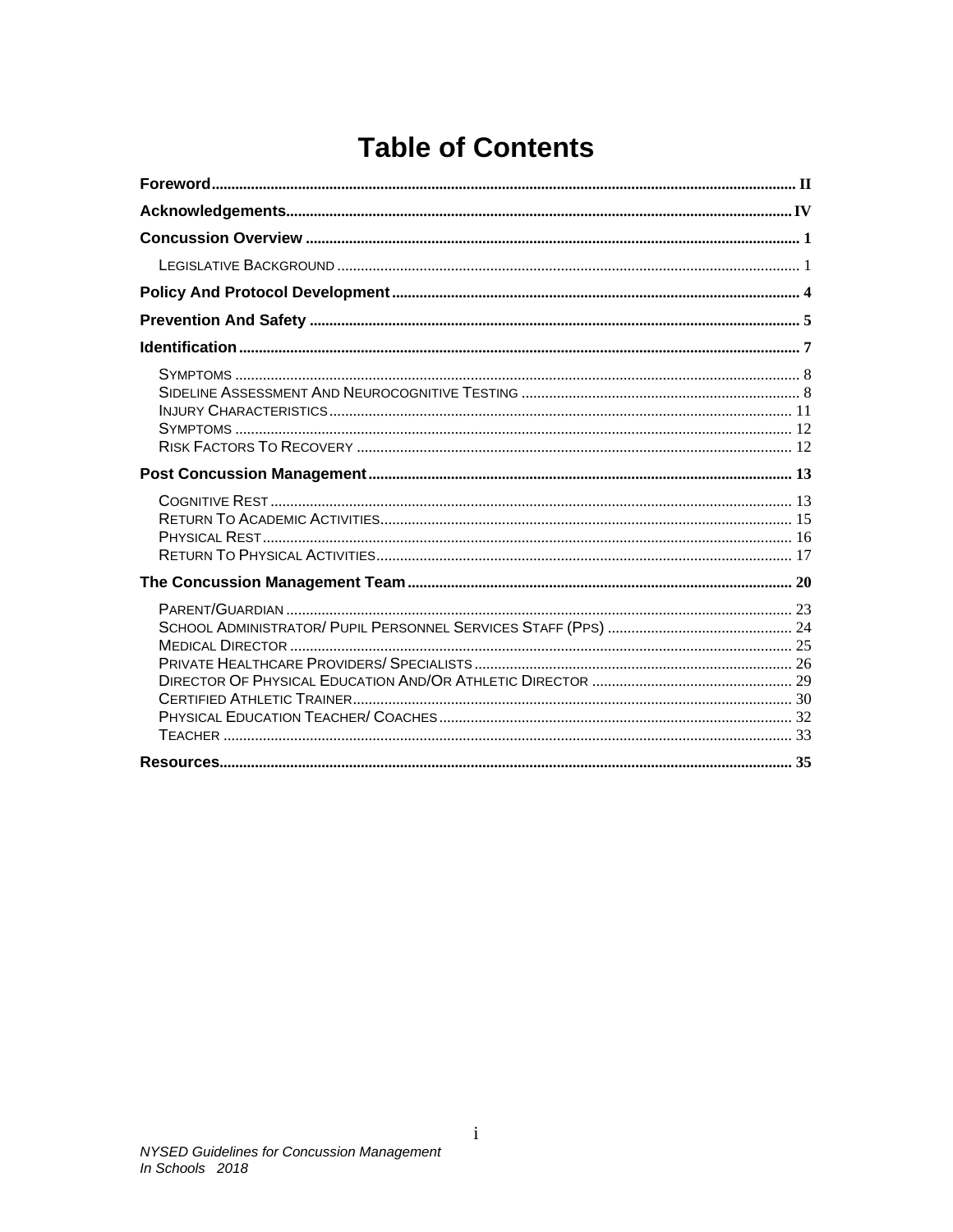## **Foreword**

<span id="page-2-0"></span>The purpose of this document is to provide school district personnel, parents/guardians, students, and private health providers with information on concussion management in school settings. It explains the purpose of a concussion management program in schools and provides guidance for developing an effective program including planning, implementation, and follow-up protocols. This will assist in identifying a student with a potential concussion and ensure that a student who has been diagnosed with a concussion receives the appropriate care and attention at school to aid in his/her recovery.

Every attempt has been made to ensure that the information and resources contained in this document reflect best practice in the fields of medicine and nursing practice. Local educational agencies should review these guidelines with their counsel as necessary to incorporate the guidance with district policy.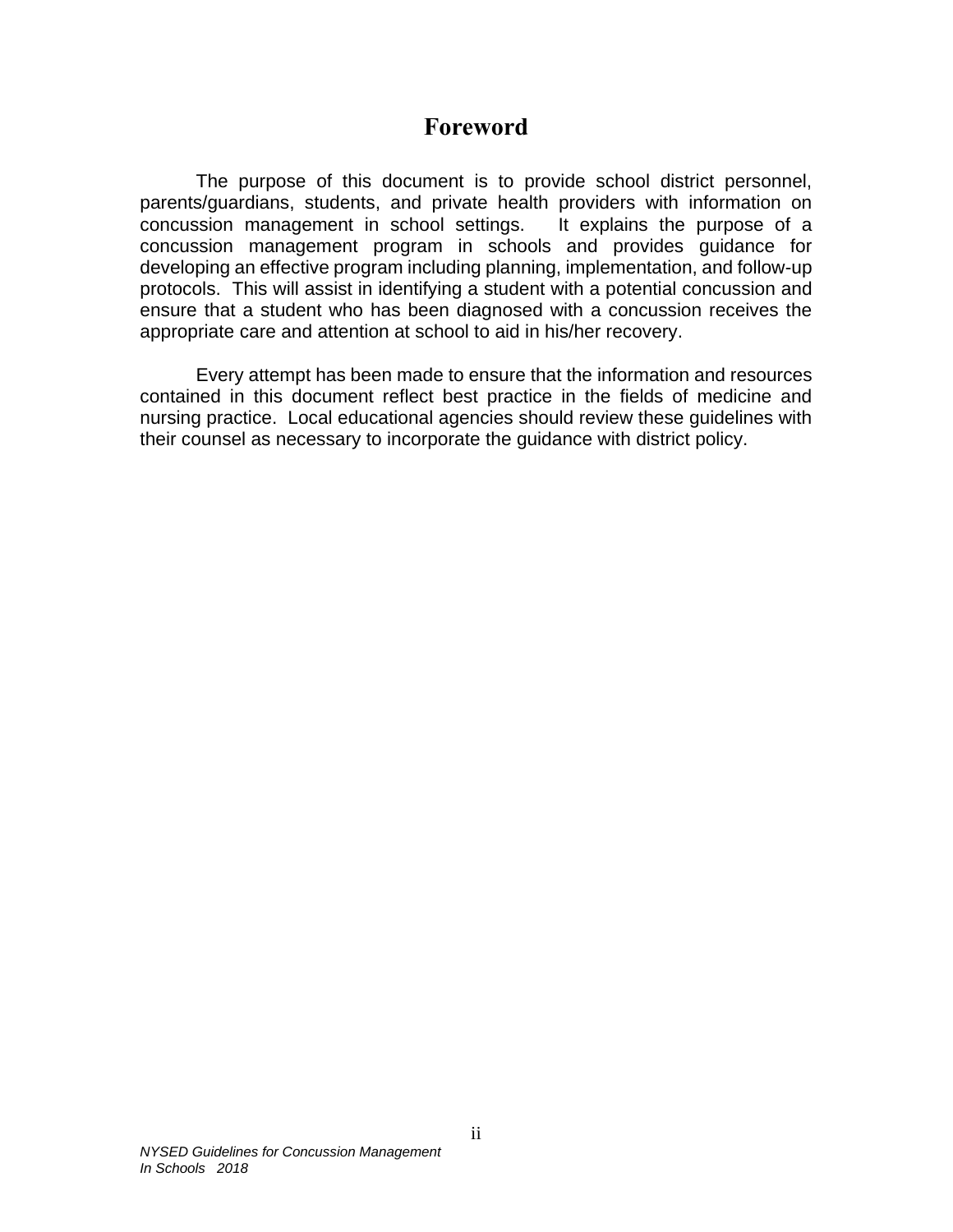### THE UNIVERSITY OF THE STATE OF NEW YORK **Regents of The University**

| BETTY A. ROSA, Chancellor, B.A., M.S. in Ed., M.S. in Ed., M.Ed., Ed.D. | <b>Bronx</b>      |
|-------------------------------------------------------------------------|-------------------|
|                                                                         | Rochester         |
|                                                                         | <b>Great Neck</b> |
|                                                                         | Beechhurst        |
|                                                                         | Staten Island     |
|                                                                         | Rochester         |
|                                                                         | Brooklyn          |
|                                                                         | New York          |
|                                                                         | Monticello        |
|                                                                         | Little Neck       |
|                                                                         | Morristown        |
|                                                                         | Buffalo           |
|                                                                         | <b>New</b>        |
| Hempstead                                                               |                   |
|                                                                         | Manhattan         |
|                                                                         | Syracuse          |
|                                                                         | New York          |
|                                                                         | Ithaca            |

**Commissioner of Education and President of The University** MARYELLEN ELIA

**Executive Deputy Commissioner**

ELIZABETH R. BERLIN

### **Associate Commissioner of School Operations and Management Services** RENEE L RIDER

The State Education Department does not discriminate on the basis of age, color, religion, creed, disability, marital status, veteran status, national origin, race, gender, genetic predisposition or carrier status, or sexual orientation in its educational programs, services and activities. Portions of this publication can be made available in a variety of formats, including braille, large print or audio tape, upon request. Inquiries concerning this policy of nondiscrimination should be directed to the Department's Office for Diversity and Access, Room 530, Education Building, Albany, NY 12234.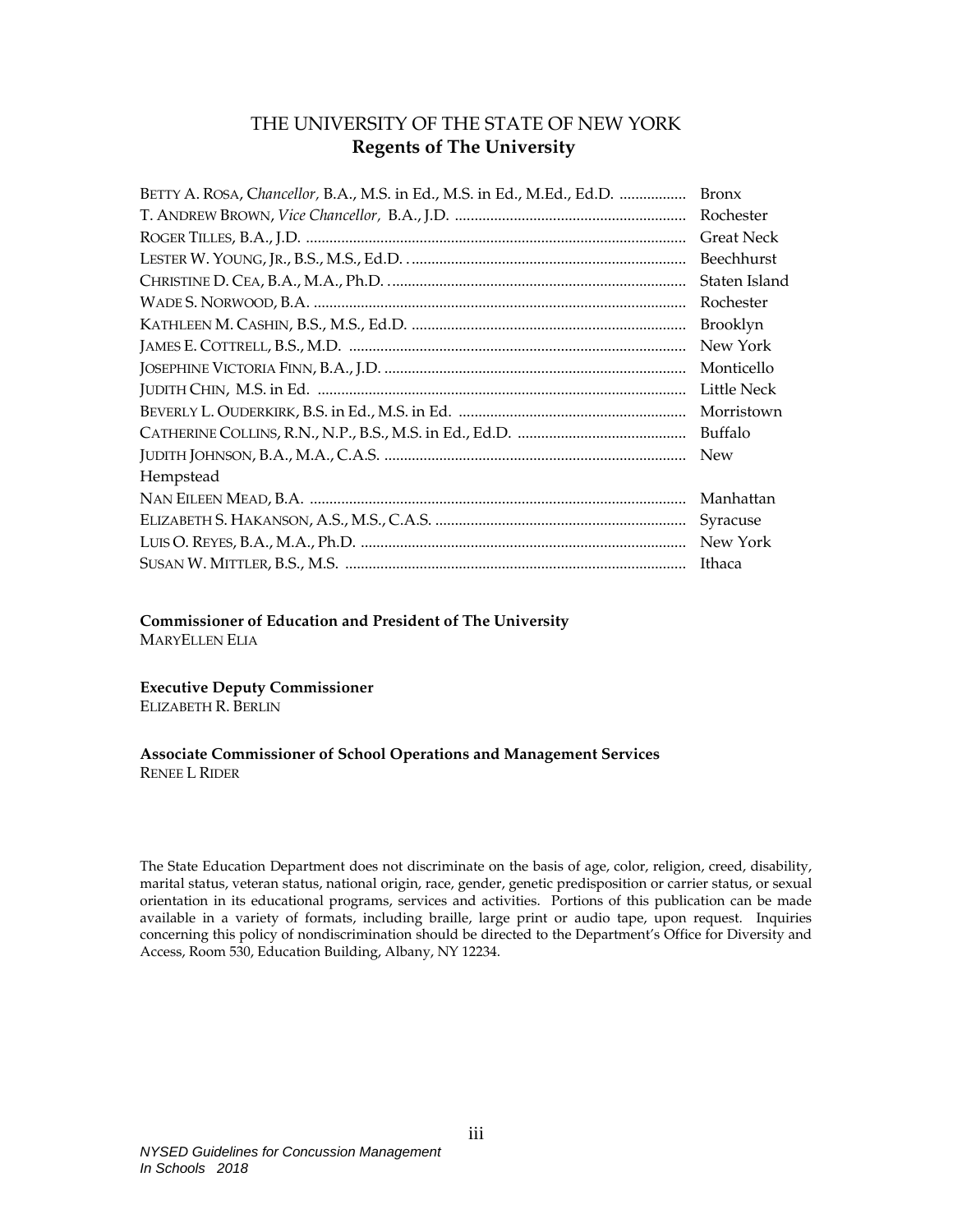# **Acknowledgements**

<span id="page-4-0"></span>These guidelines were developed with the assistance of an advisory group consisting of the following participants. Participants who assisted with the 2018 revision are marked with an asterisk (\*).

The State Education Department and the Department of Health would also like to give a special thanks to the NYS BIANYS Concussion Initiative Advisory Committee for their assistance with the 2018 revisions.

#### **Judith Avner, Esq.**

Executive Director, Brain Injury Association of New York State.

**Linda Bakst** Deputy Director of Policy Services New York State School Boards Association

**Jeffrey J. Bazarian, MD, MPH** Associate Professor of Emergency Medicine University of Rochester School of Medicine and Dentistry

**Kyle McCauley Belokopitsky, Esq**. Assistant Director for Governmental Relations NYS Council of School Superintendents

#### **Brian J. Blyth, MD**

Assistant Professor Department of Emergency Medicine and Center for Neural Development and Disease University of Rochester Medical Center

#### **\*Brain Injury Association of New York State**

**Concussion Initiative Advisory Committee**

**Karen Cofino, RN, BSN, NCSN**

NY State Association of School Nurses-President Mamaroneck UFSD-School Nurse

### **\*Darryl Daily, MSEd**

Associate in Physical Education Associate in School Health Education (Former) Student Support Services New York State Education Department

#### **Cynthia DiLaura Devore, MD, MA, MS, FAAP**

Chair, Committee on School Health and Sports Medicine, District II, American Academy of Pediatrics

### **Anthony N. Donatelli Jr., MD, FAAFP, D-ABFM**

Private Practice, School Physician Section XI Athletic Safety Committee

#### **Kathleen M. Doyle, Ph.D.**

Executive Secretary State Boards for Psychology, Massage Therapy, Clinical Laboratory Technology Psychoanalysis/Psychotherapy Review Unit Office of Professions New York State Education Department

#### **Robert Duarte, MD**

Director of North Shore Long Island Jewish Health System Concussion Center Assistant Professor of Neurology at Hofstra, NSLIJ Medical School Director, Pain Institute, Cushing's Neuroscience Institute, NSLIJ Health System

**Maria Fletcher, RN, PhD, CNE** President, NYS PTA Albany, NY

#### **Eileen M. Franko, MS, Dr.P.H.**

Director Bureau of Occupational Health New York State Department of Health

### **\*Kitty Gelberg**

Director Bureau of Occupational Health and Injury Prevention New York State Department of Health

**Andrew Getzin, MD** Cayuga Medical Center Sports Medicine and Athletic Performance

#### **\*Karen Hollowood, RN, BSN, MSEd** Associate in School Nursing

Student Support Services New York State Education Department

**June Janssen, RN** Southern Cayuga Central School District Past Treasurer NYSASN By-Laws/OG Chair NYSASN

**Robert J. Jones, ATC, M. Ed**. Certified Athletic Trainer/ Health Educator / Physical Education Teacher Queensbury Union Free School District

*NYSED Guidelines for Concussion Management In Schools 2018*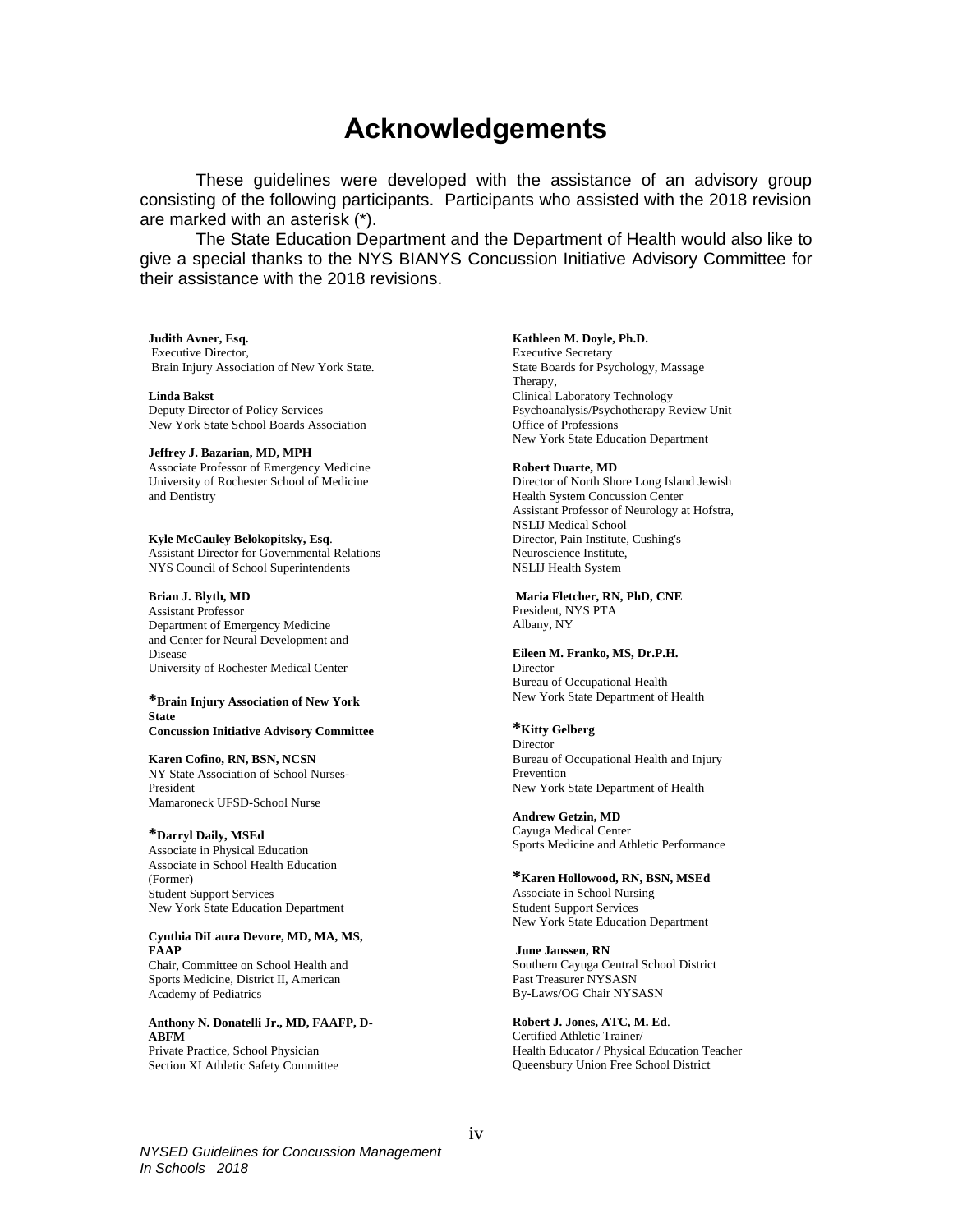**Barry D. Jordan, MD, MPH** Director, Brain Injury Program Burke Rehabilitation Hospital

**Marilyn A. Kacica, MD, M.P.H., F.A.A.P** Medical Director Division of Family Health New York State Department of Health

**\*Kathryn A. Koshansky, MS, ATC**

Chair, Athletic Training Program Associate Professor Stony Brook University Member NYS Committee for Athletic Training NYSED - Office of Professions

### **\*Martha Morrissey, RN, BS, MA**

Associate in School Nursing Student Support Services New York State Education Department

**Todd Nelson** Assistant Director New York State Public High School Athletic Association

**Paul Novak, MS, OTR** Director, Neuro-Rehabilitation Institute Sunnyview Rehabilitation Hospital

**Laurene O'Brien, MS, RN**

Interim Executive Secretary New York State Board for Nursing Office of Professions New York State Education Department **Walter Ramos, RN, J.D**.

Executive Secretary NYS Board for Medicine, Athletic Training and Medical Physics Office of Professions Veterinary Medicine, Dietetics and Nutrition, New York State Education Department

#### **Mary Schworm, RN, M.Ed.**

School Nurse Monroe High School Rochester City School District

**Linda Seaman, MSEd** Associate in Education Improvement Services Student Support Services New York State Education Department

**Kenneth Shapiro, MD** Medical Director, Brain Injury Program Sunnyview Rehabilitation Hospital

**Nina Van Erk** Executive Director New York State Public High School Athletic Association **Gail Wold, RN, BSN** Coordinator New York Statewide School Health Services Center

**\*Rick Zappala, ATC** Certified Athletic Trainer Paul D Schreiber High School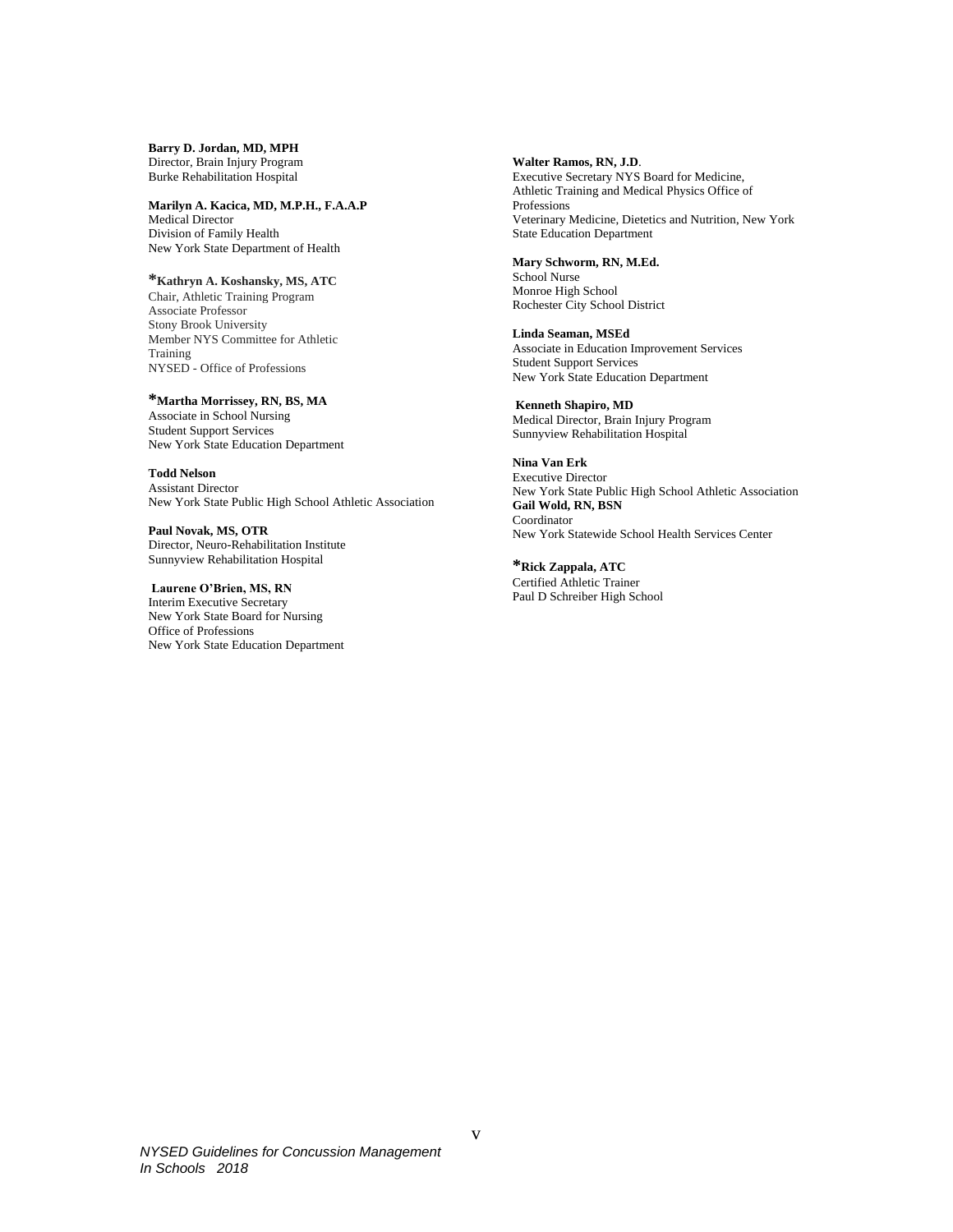# **Concussion Overview**

<span id="page-6-0"></span>Concussion is a type of traumatic brain injury (TBI) and is sometimes referred to as a mild TBI. Concussions are injuries to the brain that occur as the result of a fall, motor vehicle accident, or any other activity that results in an impact to the head or body.

According to the Centers for Disease Control and Prevention (CDC), *Morbidity and Mortality Weekly Report (MMWR), Surveillance Summaries* [March 17, 2017/ 66(9); 1-16]:

• An estimated 661,349 people under age 15 were treated at a hospital or emergency department or died from a head injury in 2013.

In New York State for 2012 to 2014, on average:

• Approximately 48,357 children under the age of 19 visited the emergency room for traumatic brain injury and approximately 2,157 were hospitalized.

A concussion is a reaction by the brain to a force transmitted to the head from an impact or blow occurring anywhere on the body. Essentially, a concussion results from the brain moving back and forth or twisting rapidly inside the skull.

The symptoms of a concussion result from a temporary change in the brain's function causing a short-term impairment of brain function. The signs of a concussion may occur immediately or evolve over minutes or days. There is a range of symptoms from a concussion, and students with concussions may display very different signs and symptoms.

In most cases, the symptoms of a concussion generally resolve over a brief period ranging from a few days or weeks; however, in some cases symptoms can last for several weeks or months. In a small number of cases, or in cases of reinjury during the recovery phase, permanent brain injury is possible. Children and adolescents are more susceptible to concussions and take longer than adults to fully recover. Therefore, it is imperative that any student who is suspected of having sustained a concussion be immediately removed from cognitive, athletic activity and other physical activities and remain out of cognitive, athletic and other physical activities until evaluated **and** cleared to return to activity by a licensed health care provider. Athletic activities are defined by commissioner's regulations, see below. Physical activities are all other types of physical movement that raise the heart rate, such as PE class, recess etc. Cognitive activities are those that stimulate activity in the brain and may occur with or without physical movement.

## <span id="page-6-1"></span>Legislative Background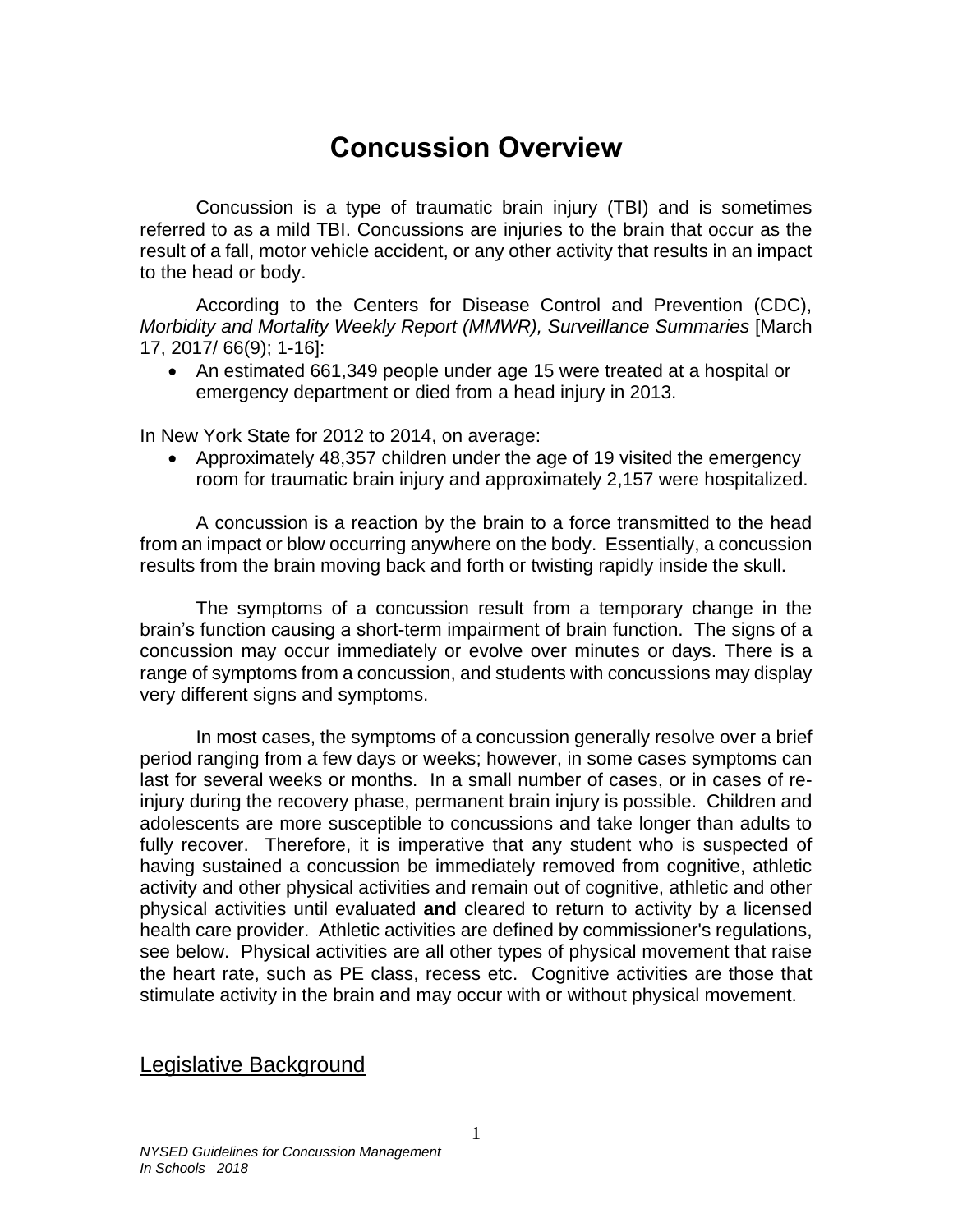The Concussion Management and Awareness Act, ( Chapter 496 of the Laws of 2011) requires the Commissioner of Education, in conjunction with the Commissioner of Health, to promulgate rules and regulations related to students who sustain a concussion, also known as a mild traumatic brain injury (MTBI), at school and at any district-sponsored event or related activity. Among other mandates, the law requires that school coaches, physical education teachers, nurses, and certified athletic trainers complete a New York State Education Department (NYSED) approved course on concussions and concussion management every two years. This course must address guidelines for a student's return to school and certain school activities after sustaining a concussion regardless of whether the concussion occurred outside of school. Additionally, , the law requires that students who sustained, or are suspected to have sustained, a concussion during **Athletic Activities (interscholastic sports)** are to be immediately removed from such activities. Such students may not return to **Athletic Activities (interscholastic sports)** until they have been symptom-free for a minimum of 24 hours and have been evaluated by and receive written and signed authorization to return to activities from a duly licensed physician. Although nonpublic schools are not required to, but are strongly encouraged to adopt such policies, when participating in interschool athletics with public school districts, nonpublic schools should check with their governing athletic body (e.g., New York State Public High School Athletic Association, NYSPHAA; or Public School Athletic League, PSAL) to see if complying with the Concussion Management and Awareness Act is a condition of participation.

All public schools are required to employ a director of school health services, commonly referred to as the medical director, who is a physician or nurse practitioner. (Education Law Article 19 §902). In instances where a school district affiliates itself with a medical practice for its required health and welfare services, one physician or nurse practitioner within that medical practice is to be designated the medical director. The medical director should be consulted when developing district policies and protocols for health-related matters such as concussion management.

In accordance with the Concussion Management and Awareness Act, NYSED has promulgated Commissioner's regulations regarding concussion management and awareness which can be found at Section 136.5 of Title 8 of the New York Code of Rules and Regulations [8 N.Y.C.R.R.] In accordance with those regulations, a school shall require the immediate removal from athletic activities of any pupil who has sustained, or who is believed to have sustained, a mild traumatic brain injury. If there is any doubt as to whether a pupil has sustained a concussion, it shall be presumed that the pupil has been so injured until proven otherwise. No such pupil shall resume athletic activity until the pupil has been symptom free for not less than twenty-four hours and has been evaluated by and received written and signed authorization from a licensed physician; and for extra class athletic activities, has received clearance from the medical director to participate in such activity. [8NYCRR 136.5 (d)]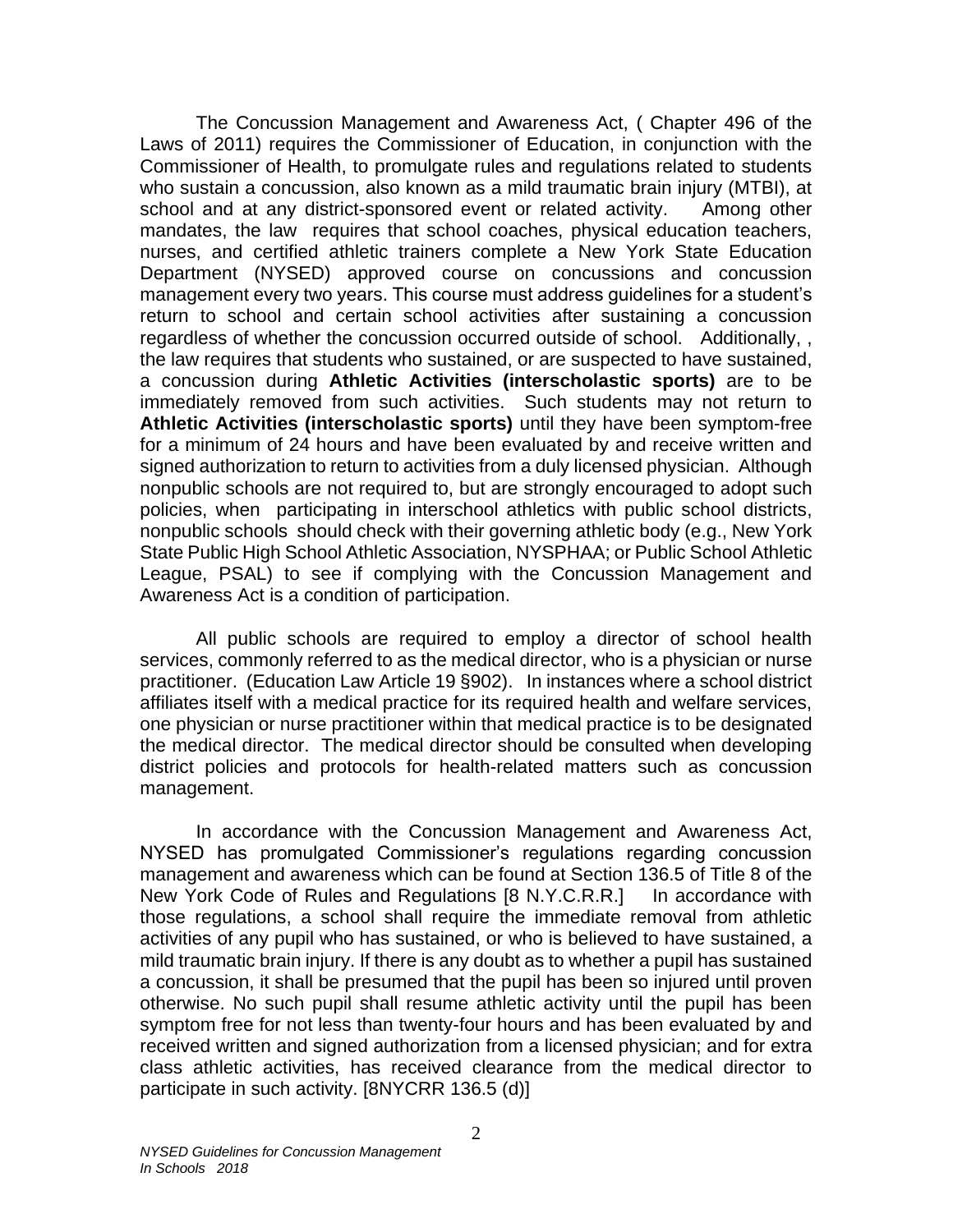Extra-class periods of physical education (PE) means those sessions organized for instruction and practice in skills, attitudes, and knowledge through participation in individual, group, and team activities organized on an intramural, extramural, or interschool athletic basis to supplement regular physical education class instruction [8NYCRR 135.1(h)].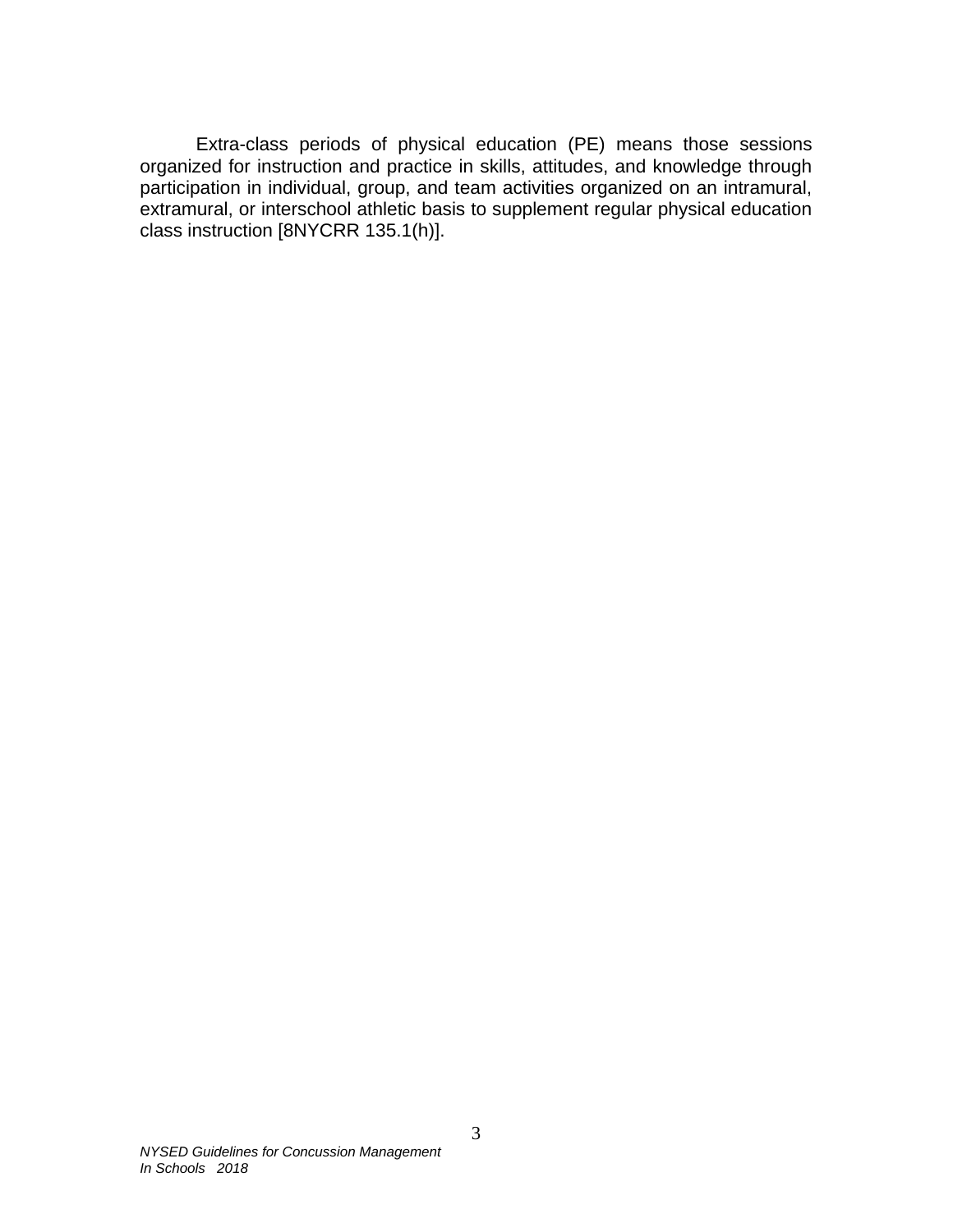# **Policy and Protocol Development**

<span id="page-9-0"></span>Local boards of education are strongly advised to develop a written concussion management policy. This policy should reference the district's protocols, written collaboratively with the district medical director to give direction to staff involved in the identification of a potential concussion. These policies and protocols assist a student who will return to school and need accommodations after being diagnosed with a concussion. Policies should provide clear protocols, but permit accommodations for individual student needs, as determined by the student's healthcare provider and/or district medical director. When developing concussion management plans, districts should promote an environment where reporting signs and symptoms of a concussion is required and important.

The New York State Education Department (NYSED) and the New York State Department of Health (NYSDOH) recommend the following be included in a district's policy on concussion management:

- A commitment to implement strategies that reduce the risk of head injuries in the school setting and during district sponsored events. A specific list of preventative strategies should be included in a guidance document appended to the board policy.
- A procedure and treatment plan developed by the district medical director and other licensed healthcare professionals employed by the district, to be utilized by district staff who may respond to a person with a head injury. The procedure and treatment plan should be appended to the board policy.
- A procedure to ensure that school nurses, certified athletic trainers, physical education teachers, and coaches have completed the NYSED-approved, **required** training course (See *Guidelines for the Team* beginning on page 16 for each profession). Additionally, the policy should address the education needs of teachers and other appropriate staff, students, and parents/guardians, as needed.
- A procedure for a coordinated communication plan among appropriate staff to ensure that private provider orders for post-concussion management are implemented and followed, and for students to resume participation in athletic activities with district medical director approval.
- A procedure for periodic review of the concussion management policy.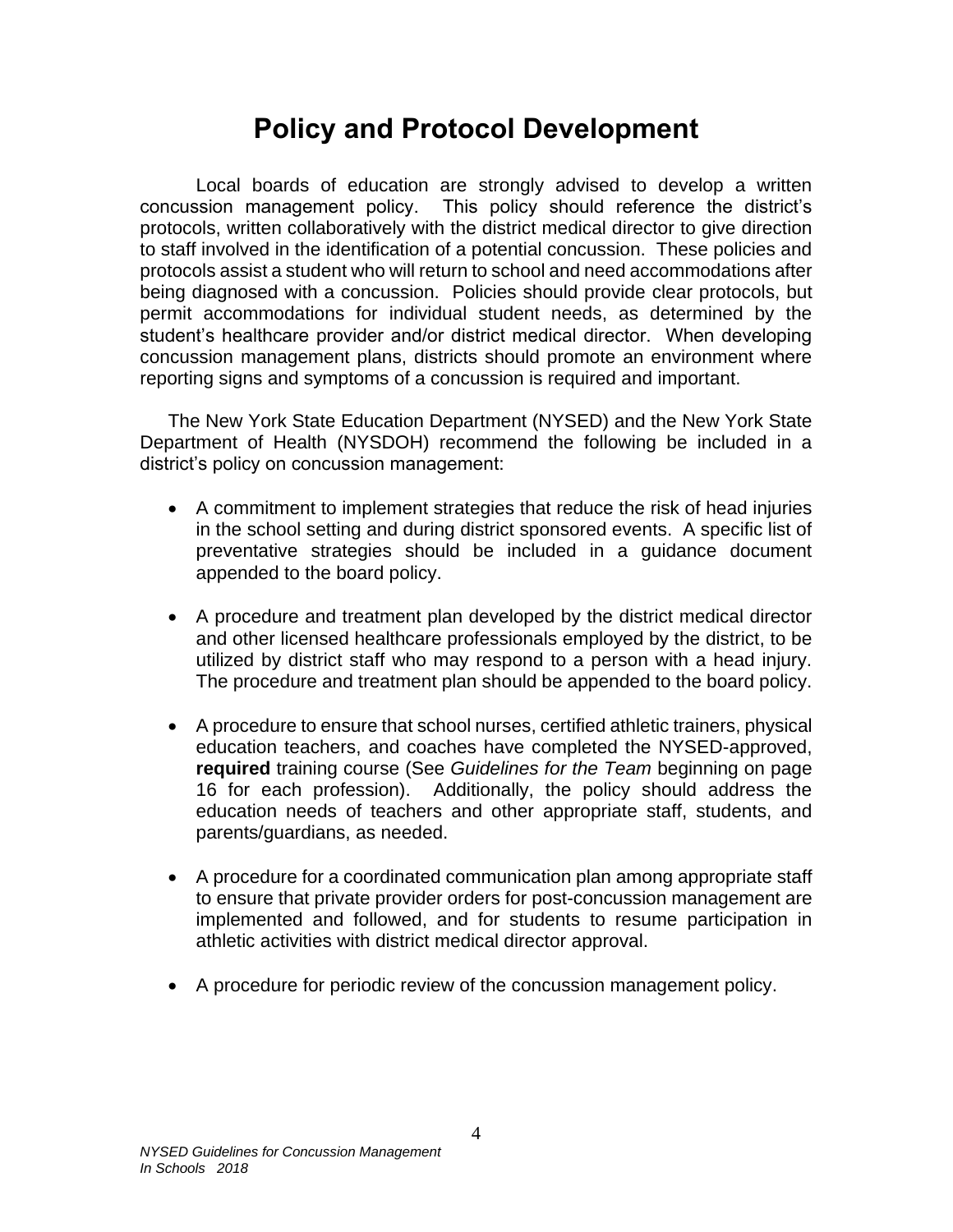# **Prevention and Safety**

<span id="page-10-0"></span>Protecting students from head injuries is one of the most important ways to prevent a concussion. Although the risk of a concussion may always be present with certain types of activities, to minimize the risk, districts should ensure that (where appropriate) education, proper equipment, and supervision to minimize the risk is provided to district staff, students, and parents/guardians. Instruction should include:

- $\checkmark$  signs and symptoms of concussions:
- $\checkmark$  how such injuries occur: and
- $\checkmark$  possible long-term effects resulting from such injury.

It is imperative that students know the symptoms of a concussion and to inform appropriate personnel, even if they believe they have sustained the mildest of concussions. This information should be reviewed periodically with student athletes throughout each season. Emphasis must be placed on the need for medical evaluation should such an injury occur to prevent persisting symptoms of a concussion and following the guidelines for return to school and activities. Providing supporting written material is advisable. Additionally, the Concussion Management and Awareness Act requires that consent forms (required for participation in interscholastic athletics) contain information on concussions and/or reference how to obtain information on concussions from the NYSED and NYSDOH websites. This information is available at [New York State Education](http://www.p12.nysed.gov/sss/schoolhealth/schoolhealthservices/)  Department- [School Health Services,](http://www.p12.nysed.gov/sss/schoolhealth/schoolhealthservices/) [New York State Department of Health](http://www.health.ny.gov/prevention/injury_prevention/traumatic_brain_injury/index.htm)  **[Bureau of Injury Prevention-](http://www.health.ny.gov/prevention/injury_prevention/traumatic_brain_injury/index.htm) Traumatic Brain Injury** 

It is extremely important that all students be made aware of the importance of reporting any symptoms of a concussion to their parent/guardian and/or appropriate district staff. District staff members must follow district emergency protocols and procedures for any student reporting signs and symptoms of injury or illness. The [Required NYS School Health Examination Form](http://www.p12.nysed.gov/sss/documents/ReqNYSSchoolHealthExamForm.pdf) and the [Sample](http://www.p12.nysed.gov/sss/documents/IntervalHealthHxforExam_Athletics.pdf)  [Recommended NYSED Interval Health History for Athletics](http://www.p12.nysed.gov/sss/documents/IntervalHealthHxforExam_Athletics.pdf) completed prior to each sports season both require notation of previous concussion.

School personnel should be aware of the types of activities that present a higher than average risk for concussion. These activities include, but are not limited to:

- $\checkmark$  interscholastic athletics,
- $\checkmark$  extramural activities.
- $\checkmark$  physical education classes and recess.

Districts should evaluate the physical design of their facilities and their emergency safety plans to identify potential risks for falls or other injuries. Recess should include adult supervision, with all playground equipment in good repair, and play surfaces composed of approved child safety materials. Physical education programs should include: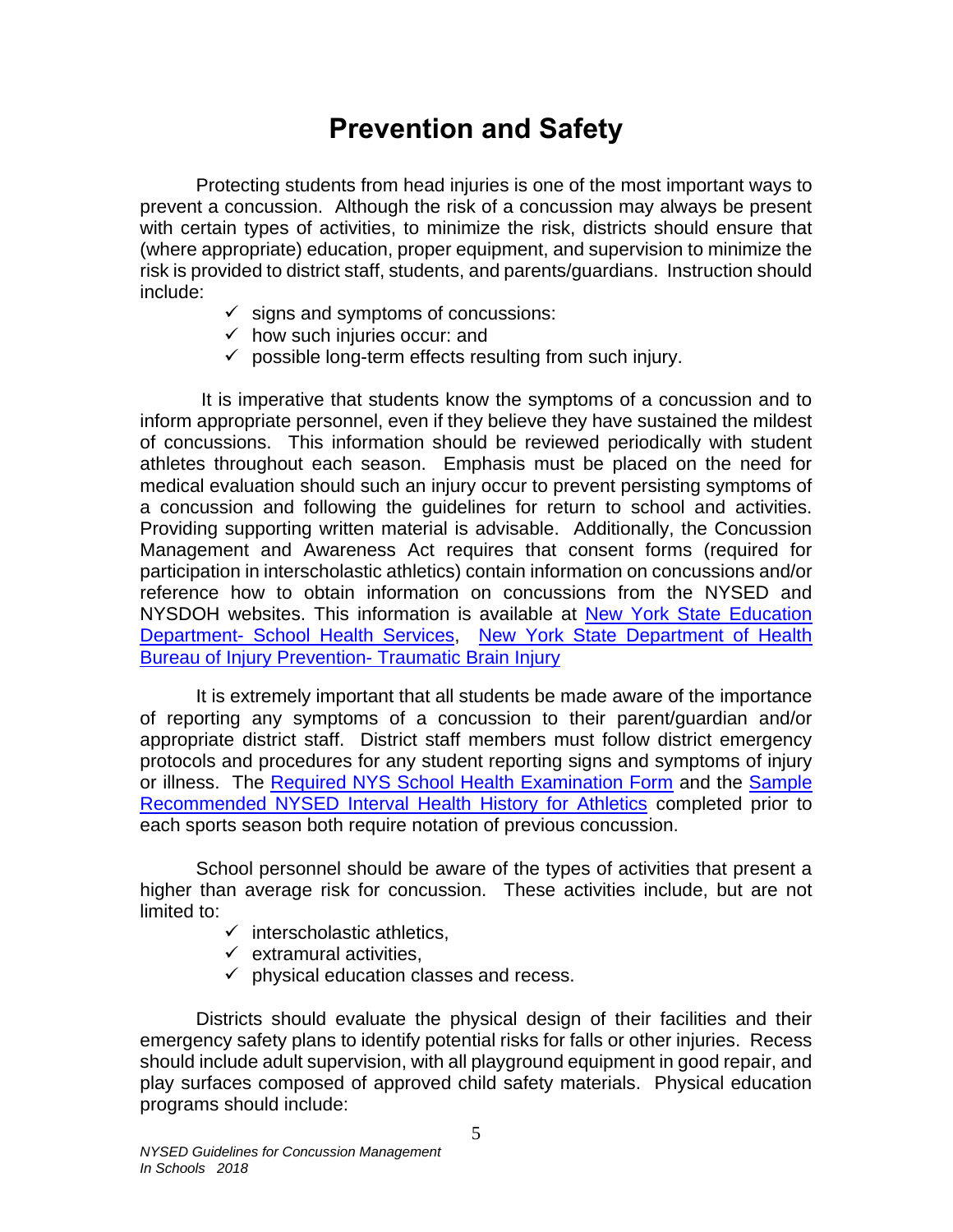- $\checkmark$  Plans that emphasize safety practices.
- $\checkmark$  Lessons on the need for and correct use of safety equipment.
- $\checkmark$  Review of rules of play prior to taking part in the physical activity and enforced throughout the duration thereof.

Commissioner's regulation §135.4(c)(4) requires that each school district operating a high school employ a director of physical education who shall have certification in physical education and administrative and supervisory service. Such director shall provide leadership and supervision for the class instruction, intramural activities, and interschool athletic competition in the total physical education program. Where there are extenuating circumstances, a member of the physical education staff may be designated for such responsibilities, upon approval of the Commissioner. School districts may share the services of a director of physical education.

It is strongly recommended that the physical education (PE) director and/or the athletic director (AD) of a school district ensure that:

- 1. all interscholastic athletic competition rules are followed,
- 2. appropriate safety equipment is used, and
- 3. rules of sportsmanship are enforced.

PE directors should instruct and encourage PE teachers, coaches, and student athletes from initiating contact to another player with their head or to the head of another player. Players should be proactively instructed on sport-specific safe body alignment and encouraged to be aware of what is going on around them. These practices will reduce the number of unexpected body hits that may result in a concussion and/or neck injury. In addition, proper instruction should include the rules of the sport, defining unsportsmanlike like conduct, and enforcing penalties for deliberate violations.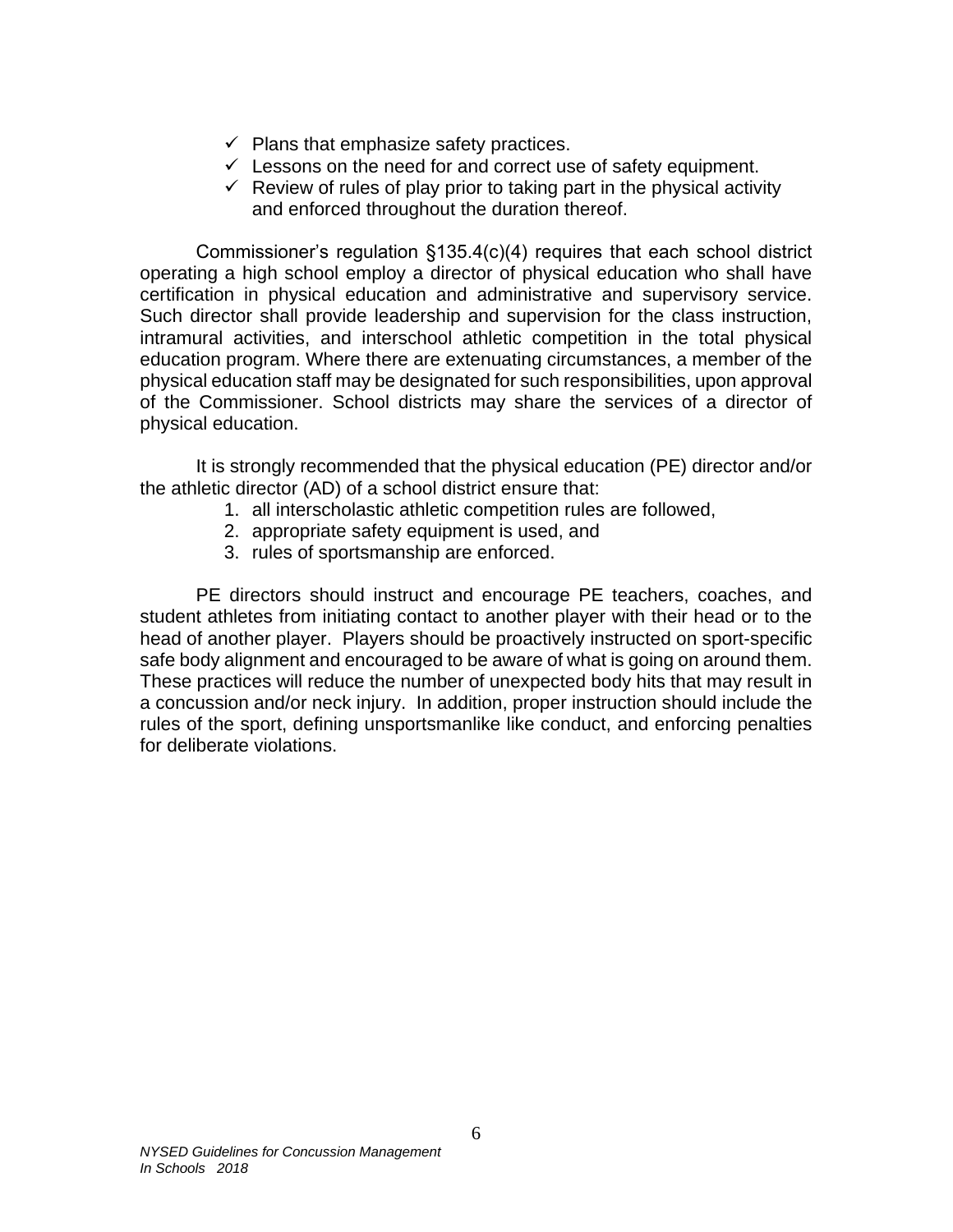# **Identification**

<span id="page-12-0"></span>Any student who is observed to, or is suspected of, suffering a significant blow to the head or body, has fallen from any height, or collides hard with another person or object, may have sustained a concussion. Such injuries can occur in Athletic Activities (interscholastic sports) recess, PE and other classes. Symptoms of a concussion may appear immediately, may become evident in a few hours, or evolve and worsen over a few days. Concussions may also occur at places other than school. Therefore, district staff members who observe a student displaying signs and/or symptoms of a concussion, or learn of a head injury from the student, should have the student accompanied to the school health office. If there isn't a school nurse, or he/she is unavailable, the school should contact the parent/guardian to pick up their child and strongly recommend they have their child evaluated by a medical professional (i.e. physician assistant, nurse practitioner, or physician- an evaluation by a physician is required if the injury occurred during Athletic Activities (interscholastic sports) see Table 1 for more information. The parent/guardian should be provided written information about concussion. Such written information is available on the

### • [Centers for Disease Control and Prevention's -HEADS UP to schools](https://www.cdc.gov/headsup/schools/parents.html)[parents](https://www.cdc.gov/headsup/schools/parents.html)

At no point in time should a student who is suspected of suffering a concussion be left alone or out of eyesight of the school personnel responsible for the student. This includes sitting on the team bench unattended or lying down in a separate room in the heath office or locker room. The reason for this is that concussion symptoms may be evolving, and at any time the student may need further assistance or transportation for emergency medical care.

Students who are suspected of having suffered a concussion outside of school, or in school but **not occurring during Athletic Activities (interscholastic sports)** should be seen by a healthcare provider who may be a physician, nurse practitioner or physician assistant for diagnosis. Such healthcare providers may choose to refer the student to a specialist as needed. Districts should be cognizant of the various constraints that many students' families face. This is in contrast for students who **suffer or are suspected as having suffered a concussion during Athletic Activities (interscholastic sports)**. Per the Concussion Management and Awareness Act such student's evaluation and clearance authorizing return to Athletic Activities (interscholastic sports) must be performed, written, and signed by a duly licensed physician. Such written clearance must be sent to school for review by the district medical director and is to be kept in the student's cumulative health record. Although districts may assist parents/guardians with finding an appropriate healthcare provider, they **should not require** students to see a district-chosen provider for a fee to be cleared to return to Athletic Activities (interscholastic sports).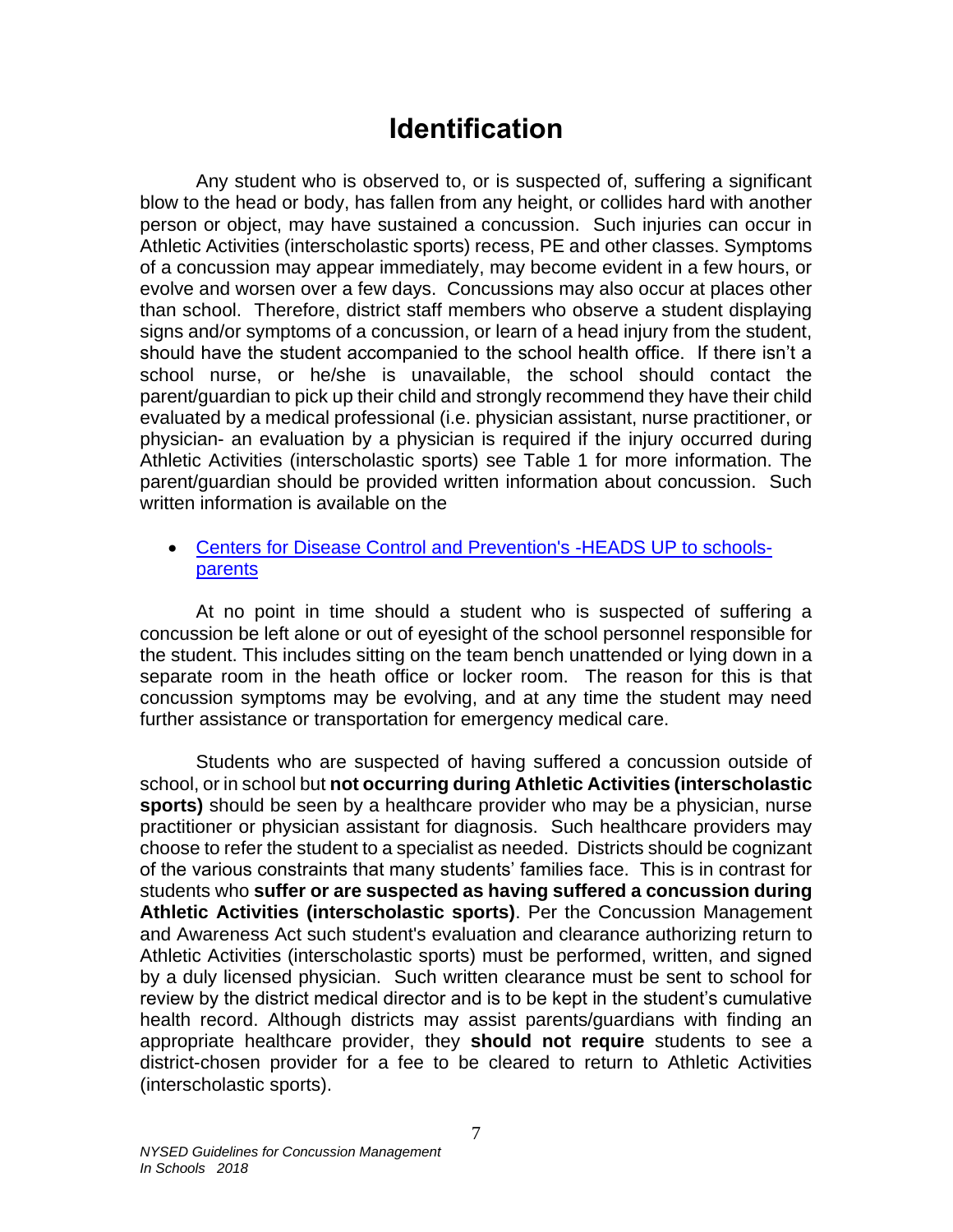## <span id="page-13-0"></span>**Symptoms**

Symptoms of a concussion include, but are not necessarily limited to:

- Amnesia (e.g., decreased or absent memory of events prior to or immediately after the injury, or difficulty retaining new information)
- Confusion or appearing dazed
- Headache or head pressure
- Loss of consciousness
- Balance difficulty or dizziness, or clumsy movements
- Double or blurry vision
- Sensitivity to light and/or sound
- Nausea, vomiting, and/or loss of appetite
- Irritability, sadness or other changes in personality
- Feeling sluggish, foggy, groggy, or lightheaded
- Concentration or focusing problems
- Slowed reaction times, drowsiness
- Fatigue and/or sleep issues (e.g., sleeping more or less than usual)

Students who develop any of the following signs, or if the above listed symptoms worsen, must be seen and evaluated immediately at the nearest hospital emergency room:

- Headaches that worsen
- Seizures
- Looks drowsy and/or cannot be awakened
- Repeated vomiting
- Slurred speech
- Unable to recognize people or places
- Weakness or numbing in arms or legs, facial drooping
- Unsteady gait
- Dilated or pinpoint pupils, or change in pupil size of one eye
- Significant irritability
- Any loss of consciousness
- Suspicion of skull fracture: blood draining from ear, or clear fluid from nose

# <span id="page-13-1"></span>Sideline Assessment and Neurocognitive Testing

Districts may choose to allow school staff who are appropriate licensed or certified healthcare professionals and are credentialed to use validated neurocognitive computerized testing concussion assessment tools such as Impact (Immediate Post Concussion Assessment & Cognitive Testing), CogSport (also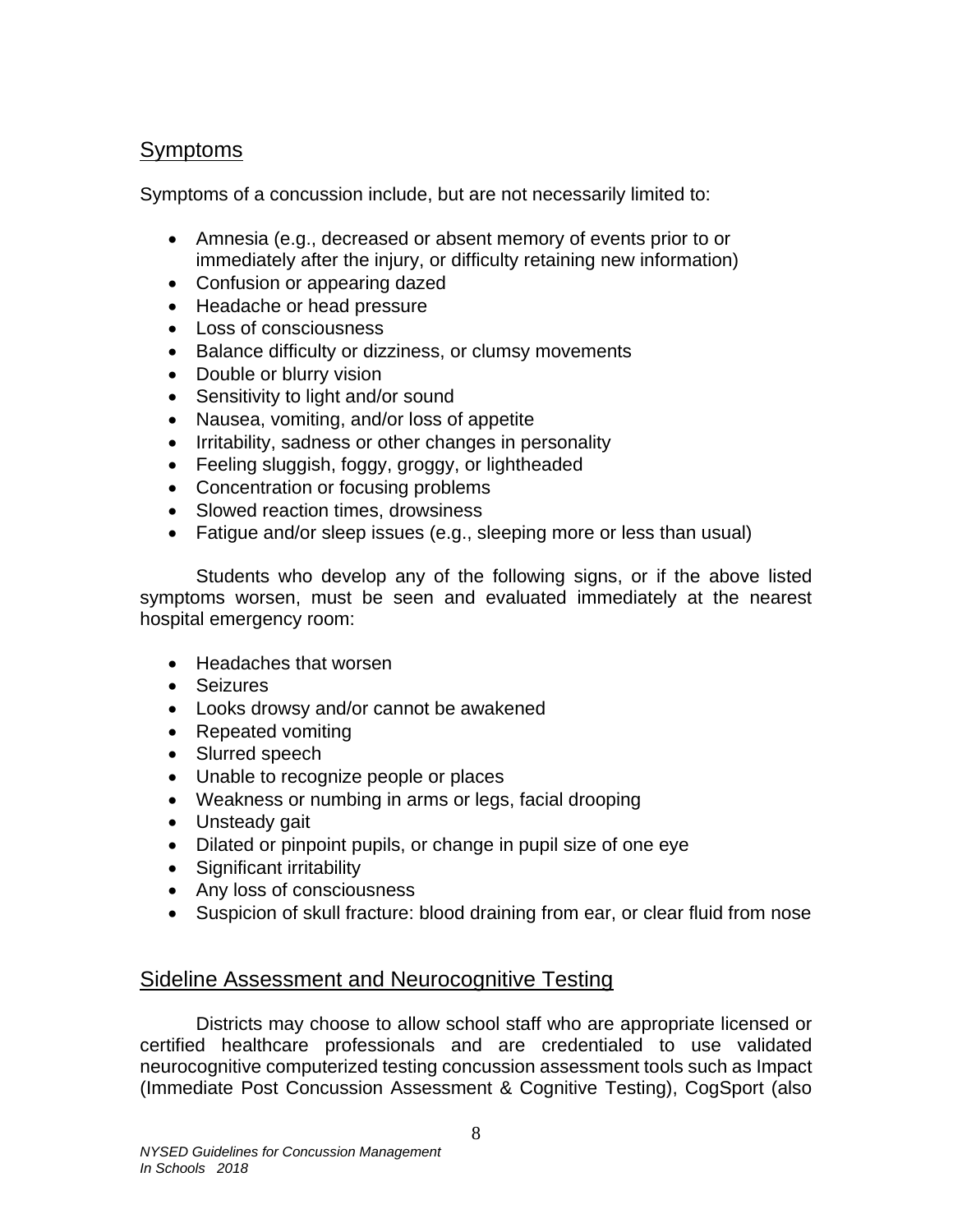known as Axon), Headminders, and ANAM (Automated Neuropsychological Assessment Metrics); can review and obtain baseline and post-concussion performance data. Districts may also choose to allow trained school personnel or licensed health professionals as indicated by test, to use sideline assessment tools such as SCAT 5 (Sport Concussion Assessment Tool 5), SAC (Standardized Assessment of Concussion), K-D Test, or BESS (Balance Error Scoring System). When choosing to use assessment tests and tools, it is important that districts are cognizant of credentialing requirements of assessors, required testing conditions, along with conditions and time intervals required for post-concussion testing. The school district must seek authorization from the parent/guardian prior to the testing. Additionally, parents/guardians should be given a copy of the results upon request.

**Neurocognitive computerized tests and sideline assessments may assist district staff in determining the severity of a student's symptoms. However, they are not a replacement for a medical evaluation to diagnose a concussion. All students with a suspected concussion are to be removed from athletic activities and physical activities. Results from assessment tools or tests completed at school should be provided to healthcare providers to aid in the diagnosis and treatment of students.**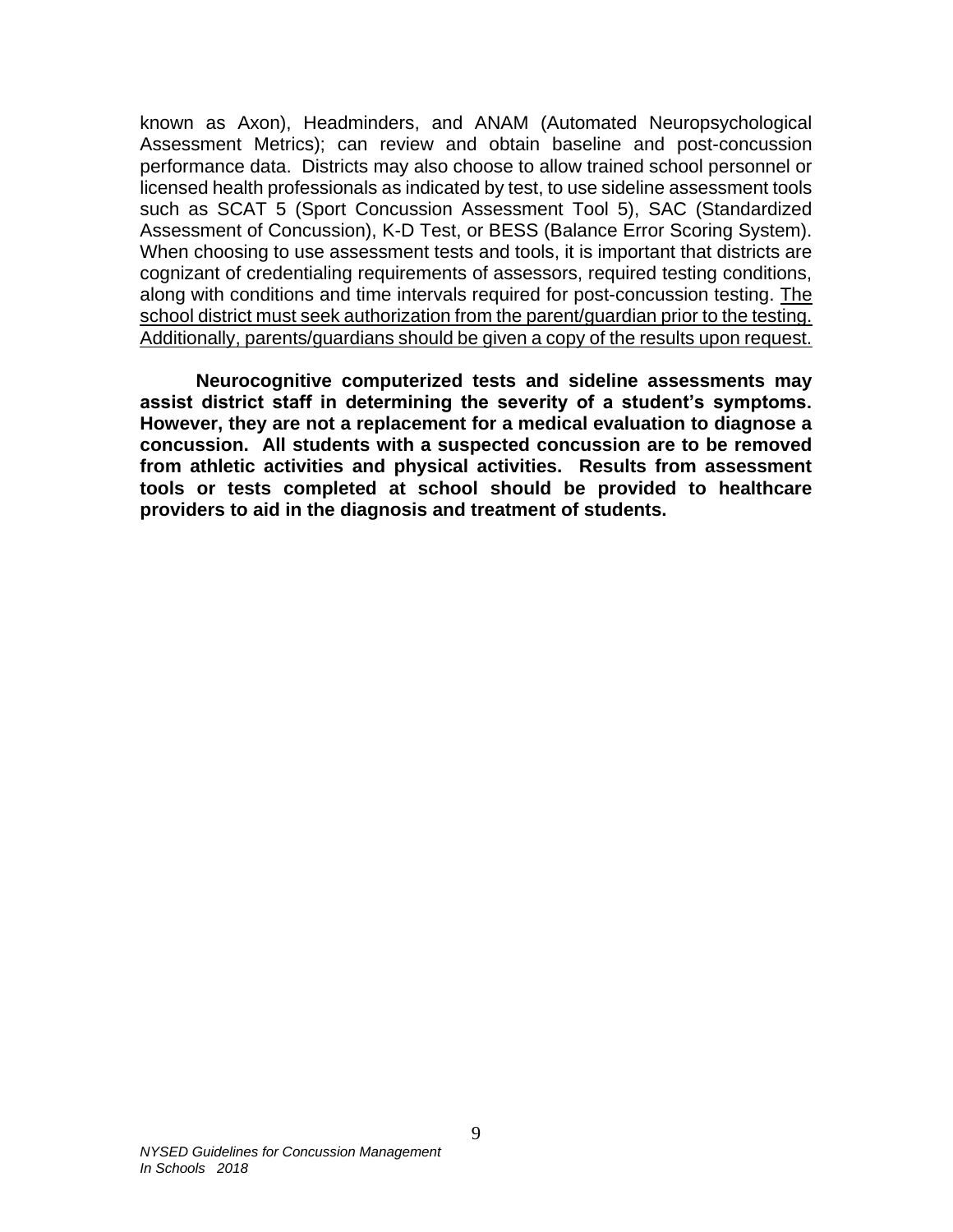# **Diagnosis**

In New York State, the diagnosis of a concussion remains within the scope of practice of the following healthcare providers: physicians, nurse practitioners, and physician assistants. These healthcare professionals may refer the student to other specialists once a diagnosis of concussion is made.

As part of their licensure in accordance with the New York State Education Department's Board of Regents rules, licensed healthcare professionals are to remain current on best practices in their fields. Healthcare providers who are not familiar with *current* best practice on concussion management are strongly encouraged to seek out professional development updates. One such resource from the Centers for Disease Control and Prevention (CDC) is a free online course: [Online Concussion Training for Healthcare Providers](https://www.cdc.gov/headsup/providers/training/index.html) . This section provides a general overview of current best practice to familiarize district healthcare professionals and should not be utilized as a replacement for professional development education.

It cannot be emphasized enough that any student suspected of having a concussion – either based on the disclosure of a head injury, observed or reported symptoms, or by sustaining a significant blow to the head or body – **must** be removed from cognitive, athletic and/or physical activities (e.g., PE class, recess), and observed until an evaluation can be completed by a healthcare provider. In accordance with the Concussion Management and Awareness Act, students removed from school *Athletic Activities (interscholastic sports)* for a suspected concussion must be evaluated by and receive written and signed authorization from a physician to return to school *Athletic Activities (interscholastic sports)*.

Evaluation by a healthcare provider of a student suspected of having a concussion should include a thorough health history and a detailed account of the injury. The (CDC) recommends that physicians, nurse practitioners, and physician assistants use the [Acute Concussion Evaluation Form-](https://www.cdc.gov/headsup/pdfs/providers/ace-a.pdf) Clinicians to conduct an initial evaluation.

The CDC recommends evaluation of three areas:

- Characteristics of the injury
- Type and severity of cognitive and physical symptoms
- Risk factors that may prolong recovery

**Please note** - *the activity/location where the injury occurred* determines who can diagnose and clear a student to return to school activities. This is outlined in Table 1.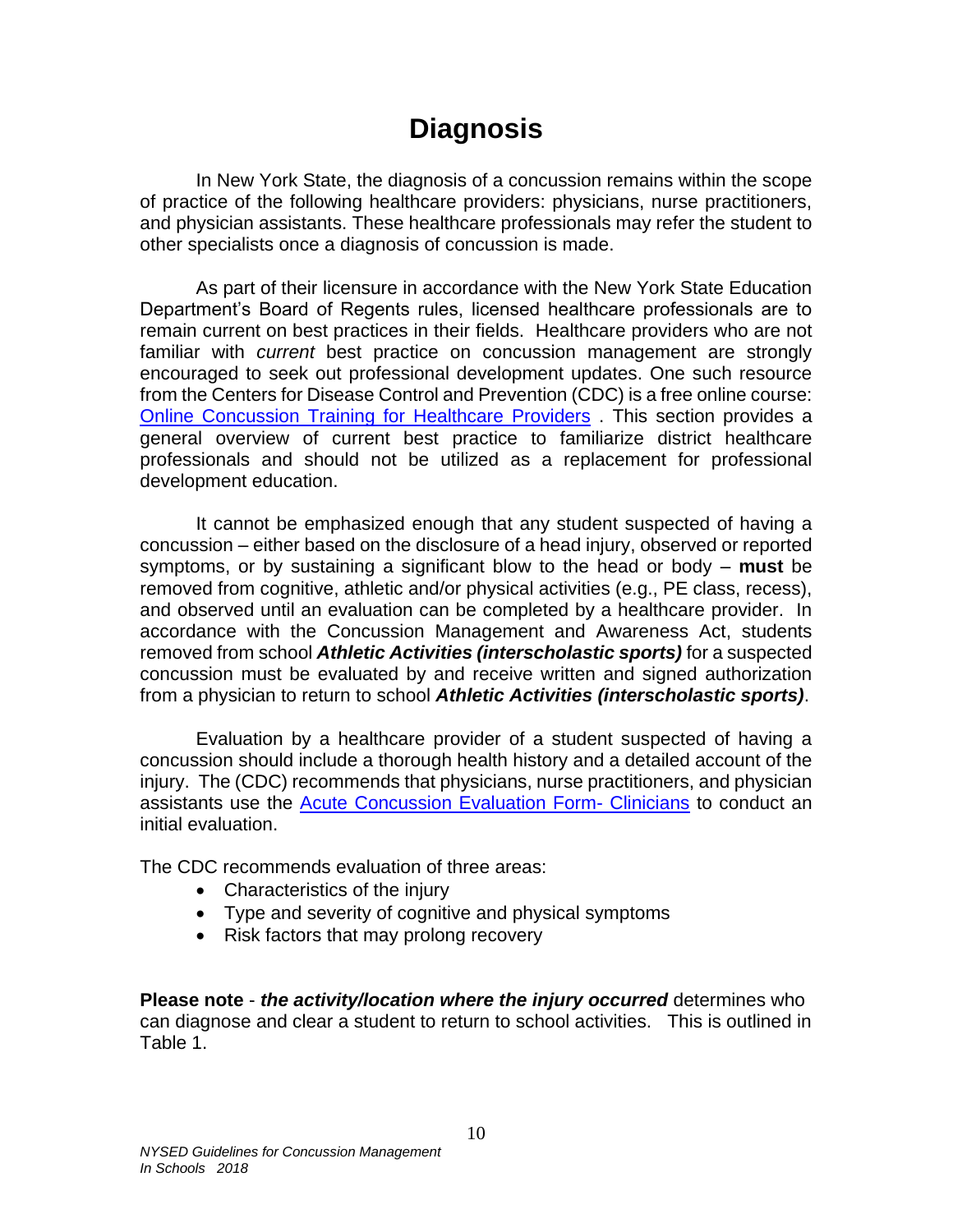| <b>Where injury</b><br>occurred                                                   | Who can<br>diagnose                                                   | Who can clear<br>to return to<br>school activities                                                       | Who has final<br>clearance for<br>student to<br>return to<br>athletic<br>activities          | <b>Additional</b><br><b>Information</b>                                                                                                                 |
|-----------------------------------------------------------------------------------|-----------------------------------------------------------------------|----------------------------------------------------------------------------------------------------------|----------------------------------------------------------------------------------------------|---------------------------------------------------------------------------------------------------------------------------------------------------------|
| School Athletic<br><b>Activities</b><br><i>(interscholastic)</i><br>sports)       | Physician<br>Per Concussion<br>Management and<br><b>Awareness Act</b> | Physician<br>Per Concussion<br>Management and<br><b>Awareness Act</b>                                    | <b>District Medical</b><br>Director*<br>Per Commissioner's<br>Regulation part<br>136.5(d)(2) | Must be symptom<br>free for 24 hours<br>prior to return to<br>Athletic<br>Activities<br>(interscholastic<br>sports)<br>Per Concussion<br>Management and |
| School during<br>non-Athletic<br><b>Activities</b><br>(interscholastic<br>sports) | Physician<br><b>Nurse</b><br>Practitioner<br>Physician<br>Assistant   | Physician<br><b>Nurse Practitioner</b><br>Physician Assistant<br>Or Designee (e.g.<br>Neuropsychologist) | <b>District Medical</b><br>Director*                                                         | <b>Awareness Act</b><br>School must<br>follow private<br>health care<br>provider orders                                                                 |
|                                                                                   | Per Title VIII of<br><b>Education Law</b>                             | Per Title VIII of<br><b>Education Law</b>                                                                | Per Commissioner's<br>Regulation part<br>136.5(d)(2)                                         | Per Concussion<br>Management and<br><b>Awareness Act</b>                                                                                                |
| Outside of<br>school                                                              | Physician<br><b>Nurse</b><br>Practitioner<br>Physician<br>Assistant   | Physician<br><b>Nurse Practitioner</b><br>Physician Assistant<br>or Designee (e.g.<br>Neuropsychologist) | <b>District Medical</b><br>Director*                                                         | School must<br>follow private<br>health care<br>provider orders                                                                                         |
|                                                                                   | Per Title VIII of<br><b>Education Law</b>                             | Per Title VIII of<br><b>Education Law</b>                                                                | Per Commissioner's<br>Regulation part<br>136.5(d)(2)                                         | Per Concussion<br>Management and<br>Awareness Act                                                                                                       |

**Table 1- Diagnosis and Clearance of Concussions**

**\***The district medical director is the final person to clear a student to return to athletic activities (interscholastic sports). **It is at the discretion of the district medical director to accept a private health care provider clearance or to require the student to complete a gradual return to play protocol prior to permitting the student to return to participation in interscholastic athletics.**

## <span id="page-16-0"></span>Injury Characteristics

The student, and/or the parent/guardian or district staff member who observed the injury, should be asked about the following as part of an initial evaluation: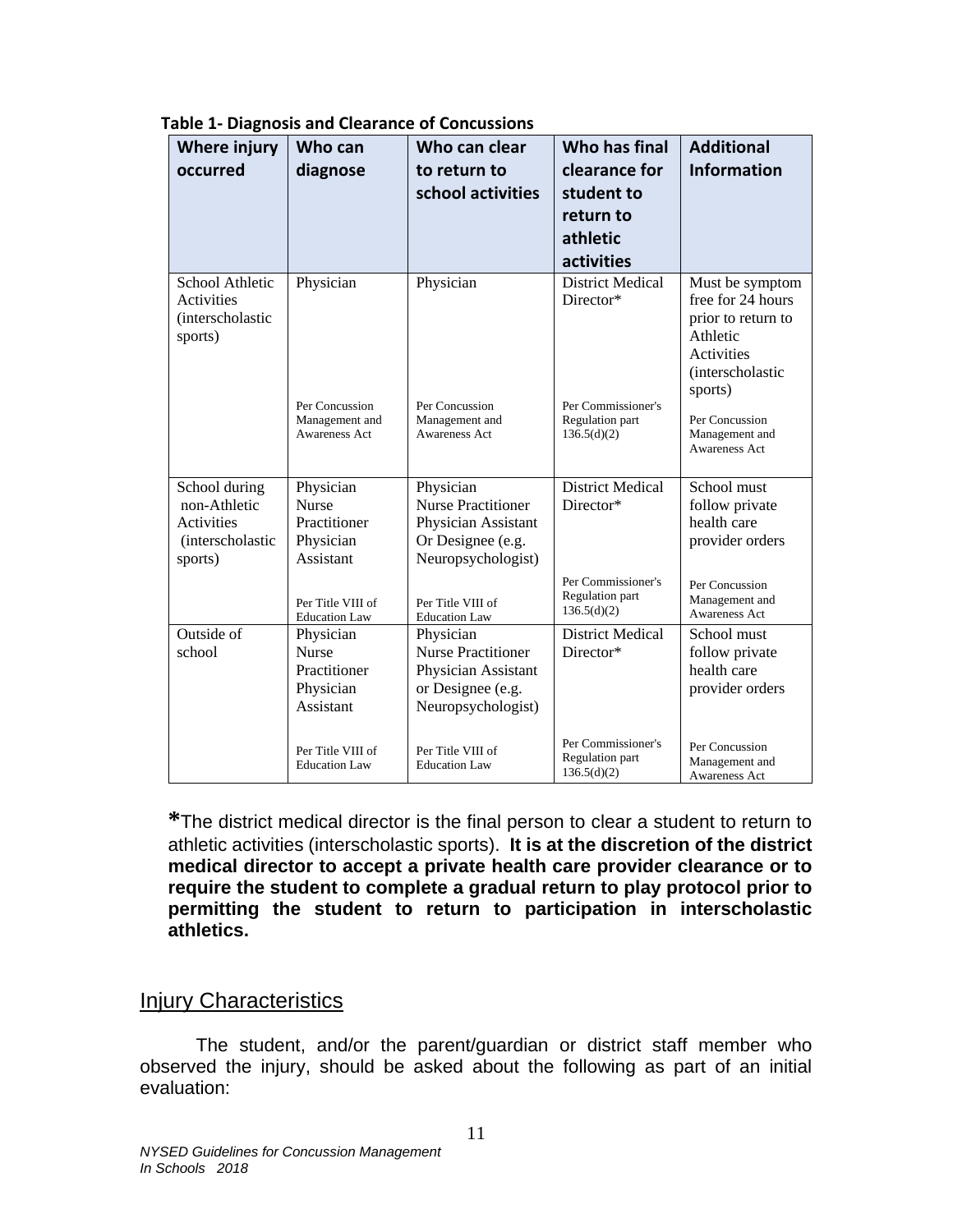- Description of the injury
- Cause of the injury
- Student's memory before and after the injury
- If any loss of consciousness occurred
- Physical pains and/or soreness directly after injury

## <span id="page-17-0"></span>Symptoms

Students should be assessed for symptoms of a concussion including, but not limited to, those listed previously.

## <span id="page-17-1"></span>Risk Factors to Recovery

According to the *Consensus Statement on Concussion in Sport-the 5th International Conference October 2016*, students with these conditions are at a higher risk for prolonged recovery from a concussion:

- History of concussion, especially if currently recovering from an earlier concussion
- Personal and/or family history of migraine headaches
- History of learning disabilities or developmental disorders
- History of depression, anxiety, or mood disorders

Students, whose symptoms worsen or generally show no reduction after 7- 14 days or sooner depending on symptom severity, should be considered for referral to a neuropsychologist, neurologist, physiatrist, or other medical specialist in traumatic brain injury.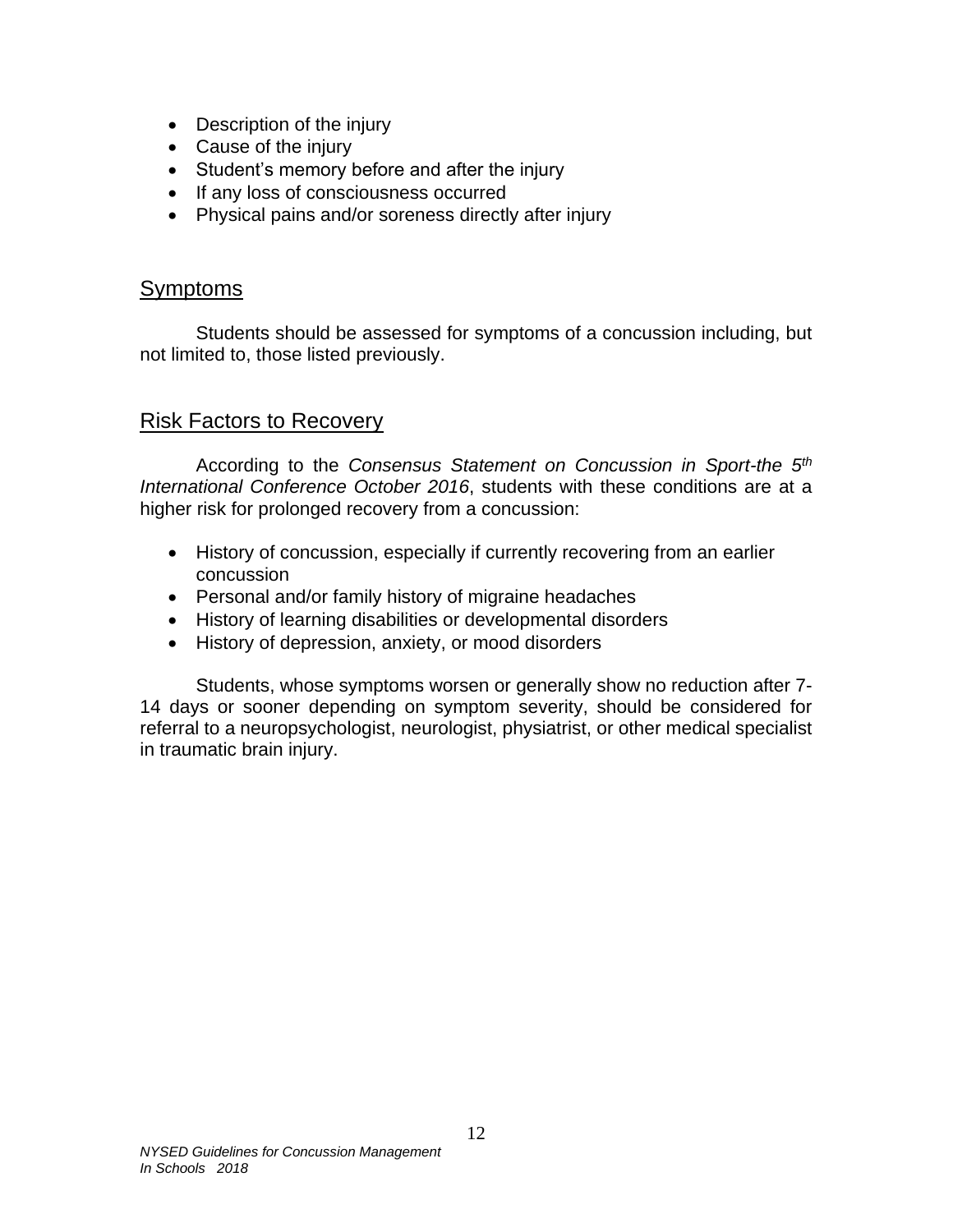# **Post Concussion Management**

<span id="page-18-0"></span>Students who have been diagnosed with a concussion require both physical and cognitive rest as determined by the treating healthcare provider. How long that rest is, and what activities may or may not be permitted will be different for each student. Delay in instituting healthcare provider orders for such rest may prolong recovery from a concussion. Private healthcare provider's orders for avoidance of cognitive and physical activity and graduated return to activity should be followed and monitored both at home and at school. Districts should consult their medical director if further discussion and/or clarification is needed regarding a private healthcare provider's orders, or in the absence of private healthcare provider orders.

Children and adolescents are at increased risk of protracted recovery and severe, potential permanent disability (e.g., early dementia also known as chronic traumatic encephalopathy), or even death if they sustain another concussion before fully recovering from the first concussion. Therefore, it is imperative that a student is fully recovered before resuming activities that may result in another concussion. Best practice warrants that, whenever there is a question of safety, a healthcare provider err on the side of caution.

## <span id="page-18-1"></span>Cognitive Rest

Cognitive rest requires that the student avoid participation in, or exposure to, activities that require concentration or mental stimulation including, but not limited to:

- Computers and video games
- Television viewing
- Driving
- Texting
- Reading or writing
- Studying or homework
- Taking a test or completing significant projects
- Participation in band, chorus, plays, etc.
- Employment
- Loud music
- Bright lights

Parents/guardians, teachers, and other district staff should watch for signs of concussion symptoms such as fatigue, irritability, headaches, blurred vision, or dizziness; reappearing with any type of mental activity or stimulation. If any these signs and symptoms occur, the student should cease the activity. Return of symptoms should guide whether the student should participate in an activity. See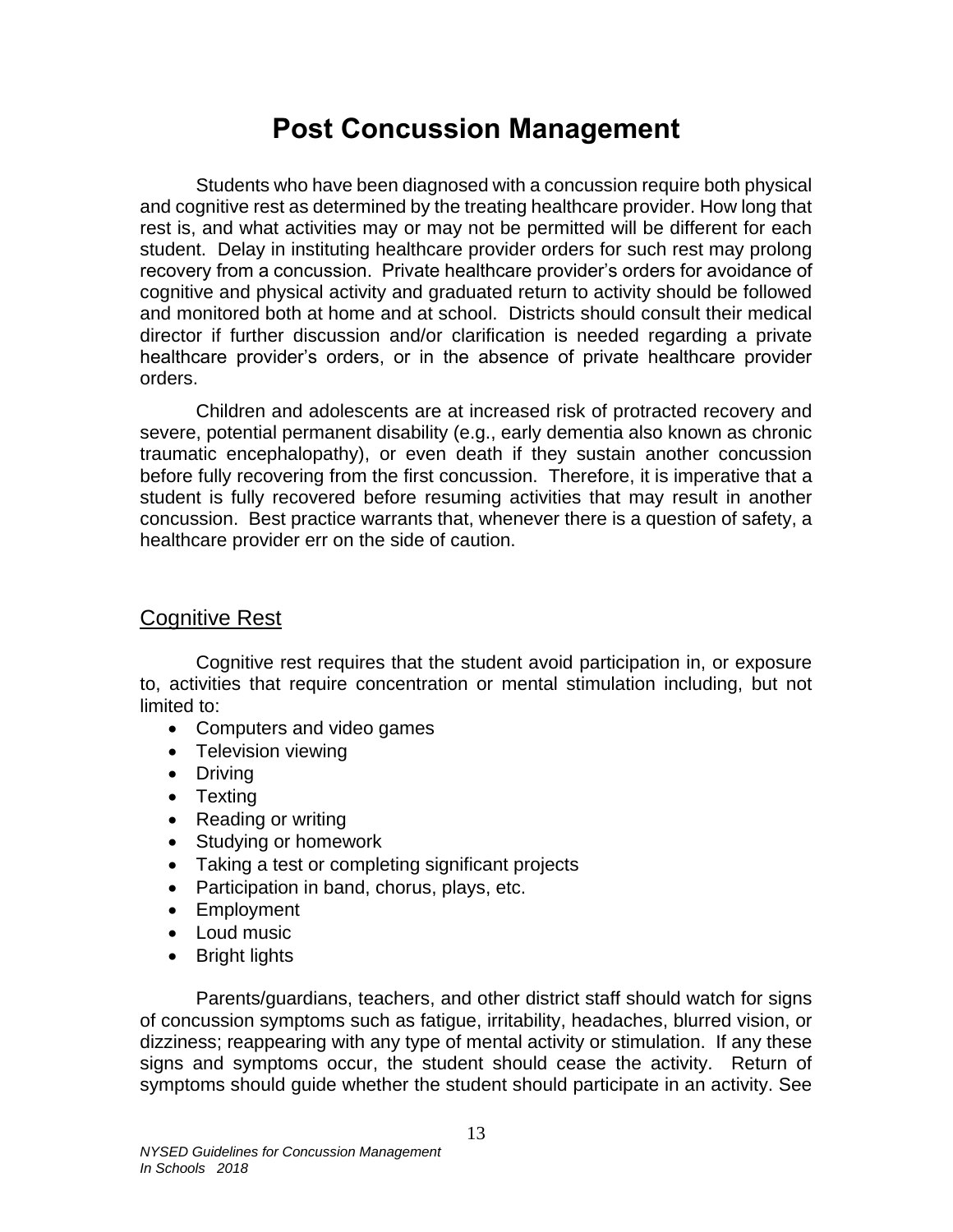pp. 14-16 for further information on concussion symptoms and how they may manifest as behaviors in school.

*Most consensus and agreement statements for managing sports related concussion recommend that athletes rest until they become symptom-free. Accordingly, prescribed rest is one of the most widely used interventions in this*  population. The basis for recommending physical and cognitive rest is that rest *may ease discomfort during the acute recovery period by mitigating postconcussion symptoms and/or that rest may promote recovery by minimizing brain energy demands following concussion.* 

*There is currently insufficient evidence that prescribing complete rest achieves these objectives. After a brief period of rest during the acute phase (24– 48 hours) after injury, patients can be encouraged to become gradually and progressively more active while staying below their cognitive and physical symptom-exacerbation thresholds (i.e., activity level should not bring on or worsen their symptoms). It is reasonable for athletes to avoid vigorous exertion while they are recovering. The exact amount and duration of rest is not yet well defined in the literature and requires further study.<sup>1</sup>*

Initially a student with a concussion may only be able to attend school for a few hours per day and/or need rest periods during the day. Students may exhibit increased difficulties with focusing, memory, learning additional information, and/or an increase in irritability or impulsivity. School personnel particularly teachers, including home tutors, should have clear directions on the student's gradual return to academic activities. They should be instructed that any activity may cause the student to become fatigued easily and the student should be allowed to rest, as needed. They should also be reminded that even lights and noise (such as walking between classes in crowded hallway or cafeteria) may cause a recurrence of concussion symptoms.

The CDC Heads Up program has resources to assist teachers on accommodations for students with concussion, [Helping Students Recover from a](https://www.cdc.gov/headsup/pdfs/schools/tbi_classroom_tips_for_teachers-a.pdf)  [Concussion: Classroom Tips for Teachers.](https://www.cdc.gov/headsup/pdfs/schools/tbi_classroom_tips_for_teachers-a.pdf) Examples of accommodations include but are not limited to, eliminating homework, shortened classroom assignments, lengthened time to complete assignments. See page 32 for more information on accommodating students with concussions in the classroom.

Teachers will need to be instructed to listen to the student's report of a symptom and watch for clues reflecting a return of symptoms. If a student complains of return of symptoms they must cease the activity. If a school nurse is available, they should be seen in the health office. If a school nurse is not available, the parent/guardian should be notified. Teachers and other school personnel who do not cease activities with return of symptoms may inadvertently

 $\overline{a}$ 

<sup>1</sup> McCrory P, et al. Br J Sports Med 2017;**0**:1–10. doi:10.1136/bjsports-2017-097699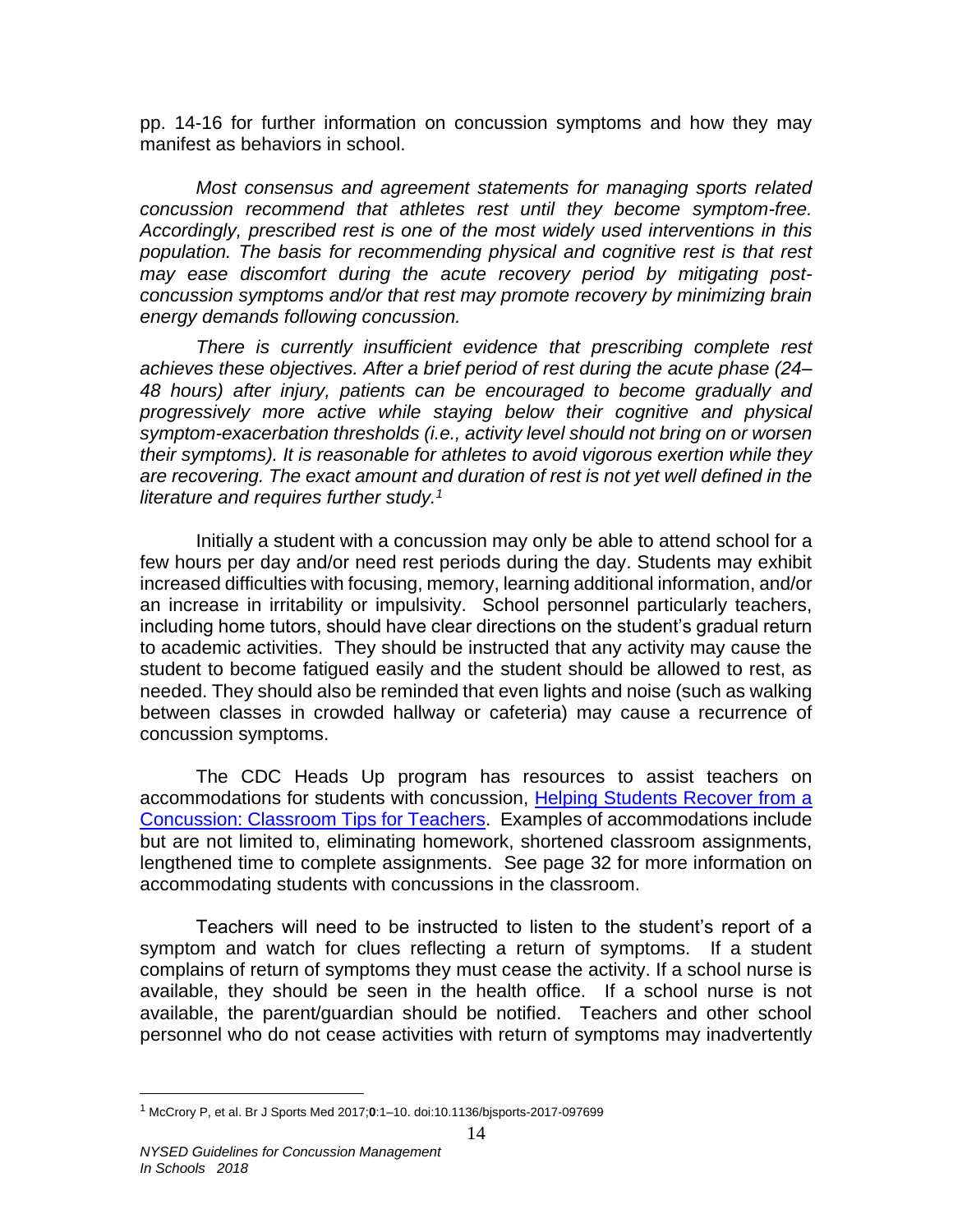prolong the student's recovery- therefore it is imperative that student complaints are acted on (e.g. blurry vision, headaches etc.).

Districts should have policies and/or procedures in place for transitioning students back to academic activities as ordered by the healthcare provider, and for making accommodations for missed tests and/or assignments. Administrators should review with teaching staff methods to provide short term accommodations aligned with provider recommendations for students diagnosed with a concussion. The district medical director may develop a return to cognitive activities protocol for students with concussions whose provider does not provide direction on limitations or needed accommodations.

In some situations, a 504 plan may be appropriate for students whose concussion symptoms are significant or last 6 months or longer. Section 504 is part of the Rehabilitation Act of 1973 and is designed to protect the rights of individuals with disabilities in programs and activities that receive Federal financial assistance from the U.S. Department of Education. Section 504 requires a school district to provide a "free appropriate public education" (FAPE) to each qualified student with a disability who is in the school district's jurisdiction, regardless of the nature or severity of the disability. Under Section 504, FAPE consists of the provision of regular or special education and related aids and services designed to meet the student's individual educational needs as adequately as the needs of nondisabled students are met. More information is available on Section 504 law at the [US Department of Education Office of Civil Rights](http://www2.ed.gov/about/offices/list/ocr/index.html) [Protecting Students with](http://www2.ed.gov/about/offices/list/ocr/504faq.html)  [Disabilities Q&A](http://www2.ed.gov/about/offices/list/ocr/504faq.html) on Section 504 which includes information on addressing temporary impairments such as concussions

## <span id="page-20-0"></span>Return to Academic Activities

After an initial period of complete rest lasting approximately 24-48 hours, a healthcare provider may clear a student to begin a gradual return to academic (aka cognitive) activities. This may or may not coincide with the student's return to physical activities. The healthcare provider should give clear orders on the gradual activity protocol for that the district must follow. If a district has concerns or questions about the private healthcare provider's orders, the district medical director should contact that provider to discuss and clarify

Even with classroom accommodations, a student with a concussion will need to **gradually** return to all academic activities. Current research suggests that some level of sub symptoms with activity is acceptable; however, symptoms should not be made worse (e.g., no more than 1 to 2 points on a 10 point scale). Therefore, schools will need to follow provider orders on return to activities. Students should be monitored by district staff daily following each progressive level of physical activity, for any return of signs and symptoms of concussion. A gradual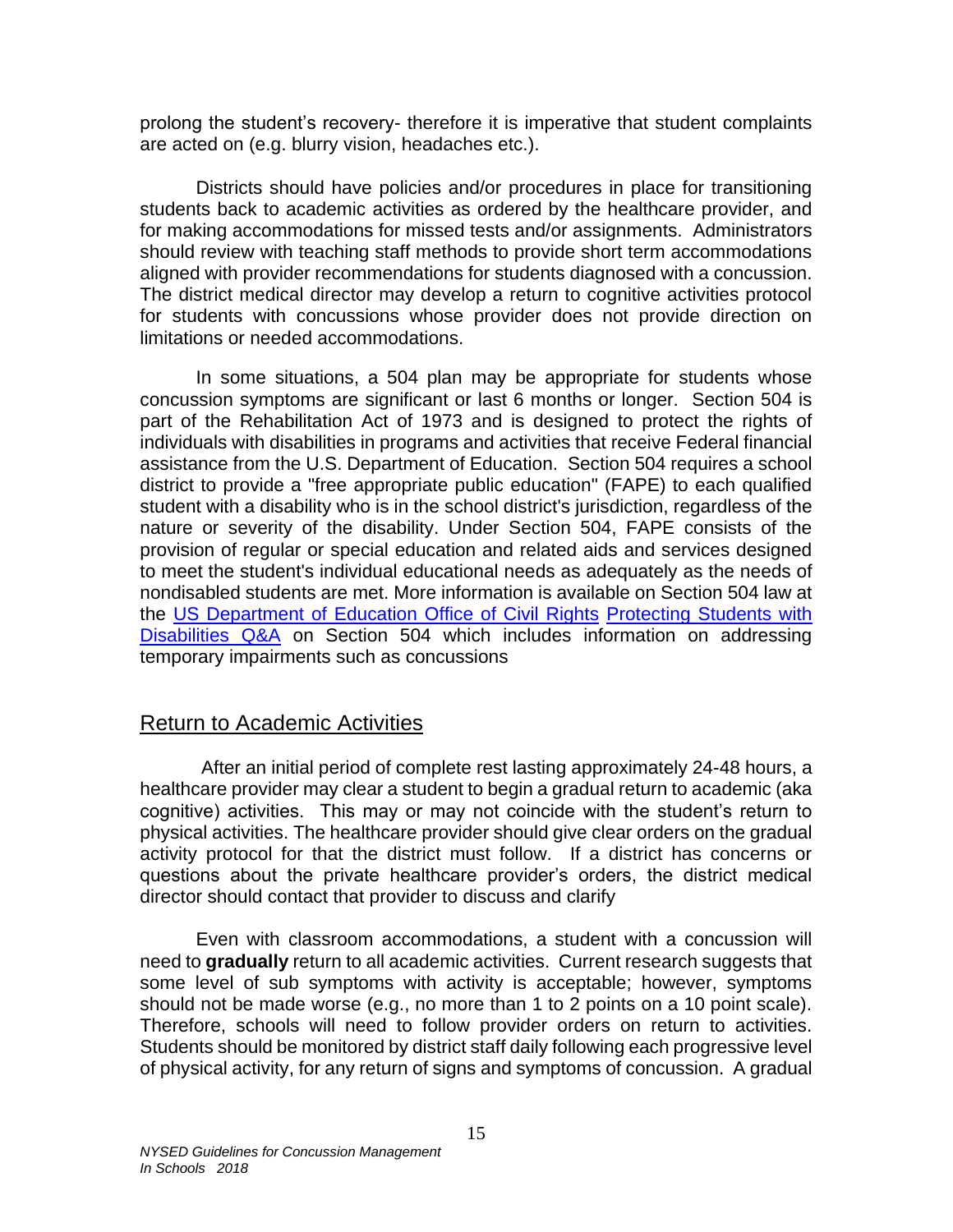progression should be followed based on private healthcare provider's or other specialist's orders and recommendations.

Students with concussions may become fatigued easily and may need time to rest in school. Classroom teachers should delay testing a child diagnosed with a concussion until cleared by their provider for return to full academic activities. Generally, school principals are permitted to authorize certain testing accommodations for students who incur an injury within 30 days prior to state test administration. Principals should refer to test manuals available at [Test Access](http://www.p12.nysed.gov/specialed/publications/policy/testaccess/policyguide.htm)  [and Accommodations for Students with Disabilities](http://www.p12.nysed.gov/specialed/publications/policy/testaccess/policyguide.htm) for information on the procedures they must follow in authorizing such accommodations. These manuals also provide information on the provisions for a student to be medically excused from a State test, as well as opportunities for make ups.

| <b>Stage</b>   | Aim                                                                | <b>Activity</b>                                                                                                                                                                                 | Goal of each step                                         |
|----------------|--------------------------------------------------------------------|-------------------------------------------------------------------------------------------------------------------------------------------------------------------------------------------------|-----------------------------------------------------------|
|                | Daily activities at home that<br>do not give the child<br>symptoms | Typical activities of the child during the<br>day as long as they do not increase<br>symptoms (e.g., reading, texting, screen<br>time). Start with 5–15 min at a time and<br>gradually build up | Gradual return to typical<br>activities                   |
|                | School activities                                                  | Homework, reading or other cognitive<br>activities outside of the classroom                                                                                                                     | Increase tolerance to<br>cognitive work                   |
| 3              | Return to school part-time                                         | Gradual introduction of schoolwork.<br>May need to start with a partial school<br>day or with increased breaks during the<br>dav                                                                | Increase academic<br>activities                           |
| $\overline{4}$ | Return to school full-time                                         | Gradually progress school activities until<br>a full day can be tolerated                                                                                                                       | Return to full academic<br>and catch up on missed<br>work |

**Table 2- Graduated return to school strategy** <sup>2</sup>

# <span id="page-21-0"></span>Physical Rest

 $\overline{a}$ 

Physical rest includes getting adequate sleep, taking frequent rest periods or naps, and avoiding physical activity that requires exertion. Some activities that should be avoided include, but are not limited to:

- Ones that result in contact and collision and are elevated risk for re-injury
- High speed and/or intense exercise and/or sports
- Any activity that results in an increased heart rate or increased head pressure (e.g., straining or strength training)

Students may find that they need to rest during the school day and should be allowed to do so if needed. Every student will be different and should treated individually. One student may be able to attend school full days without difficulties,

<sup>2</sup> McCrory P, et al. Br J Sports Med 2017;**0**:1–10. doi:10.1136/bjsports-2017-097699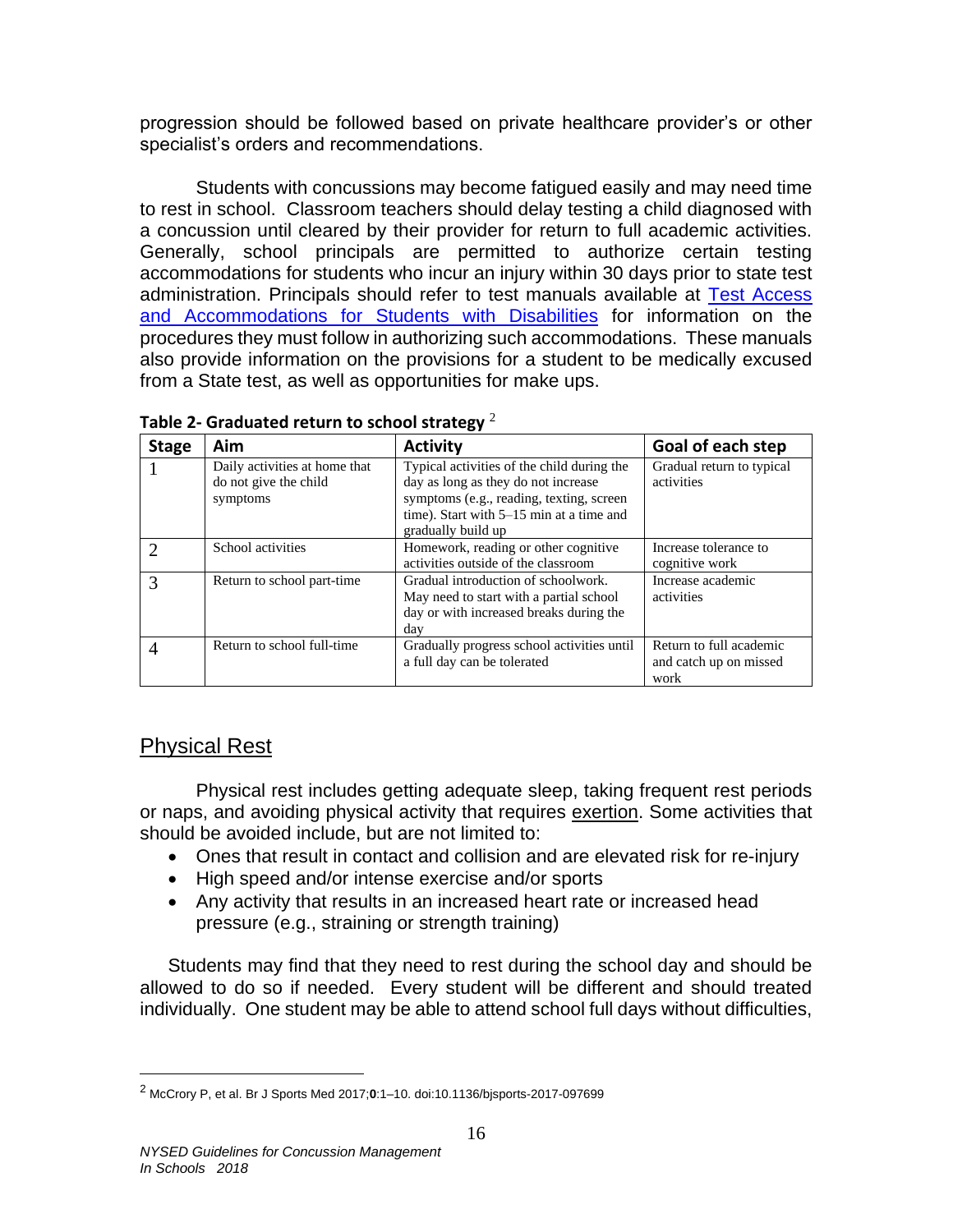while another may find lights, noise and other stimulation causes fatigue and needs rest periodically.

As with cognitive rest, after a period of no physical activity for the first 24- 48 hours, a private healthcare provider may choose to clear the student to begin a graduated return to physical activities. The healthcare provider should give clear orders on the gradual activity protocol that the district must follow.

As stated earlier, *most consensus and agreement statements for managing sports related concussion recommend that athletes rest until they become symptom-free. Accordingly, prescribed rest is one of the most widely used interventions in this population. The basis for recommending physical and cognitive rest is that rest may ease discomfort during the acute recovery period by mitigating post-concussion symptoms and/or that rest may promote recovery by minimizing brain energy demands following concussion. <sup>3</sup>*

Staff members should report any observed return of signs and symptoms to the school nurse, certified athletic trainer, or administration in accordance with district policy.

## <span id="page-22-0"></span>Return to Physical Activities

A gradual return to physical activity typically is done by progressing a student through levels of activity that increase in duration and/or intensity. Gradual return to activity should occur with the introduction of new activity level every 24 hours. If any post-concussion symptoms return, the student should stop the activity and drop back to the previous level of activity. Current research suggests that some level of symptoms with activity is acceptable. Therefore, schools will need to follow provider orders on return to activities. Students should be monitored by district staff daily following each progressive level of physical activity, for any return of signs and symptoms of concussion. A gradual progression should be followed based on private healthcare provider's or other specialist's orders and recommendations.

*After a brief period of initial rest (24–48 hours), symptom-limited activity can be begun while staying below a cognitive and physical exacerbation threshold (stage 1). Once concussion-related symptoms have resolved, the athlete should continue to proceed to the next level if he/she meets all the criteria (e.g., activity, heart rate, duration of exercise, etc.) without a recurrence of concussion-related symptoms. Generally, each step should take 24 hours, so that athletes would take a minimum of 1 week to proceed through the full rehabilitation protocol once they are asymptomatic at rest. However, the time frame for RTS may vary with player age, history, level of sport, etc., and management must be individualized.* 

 $\overline{a}$ 

<sup>3</sup> McCrory P, et al. Br J Sports Med 2017;**0**:1–10. doi:10.1136/bjsports-2017-097699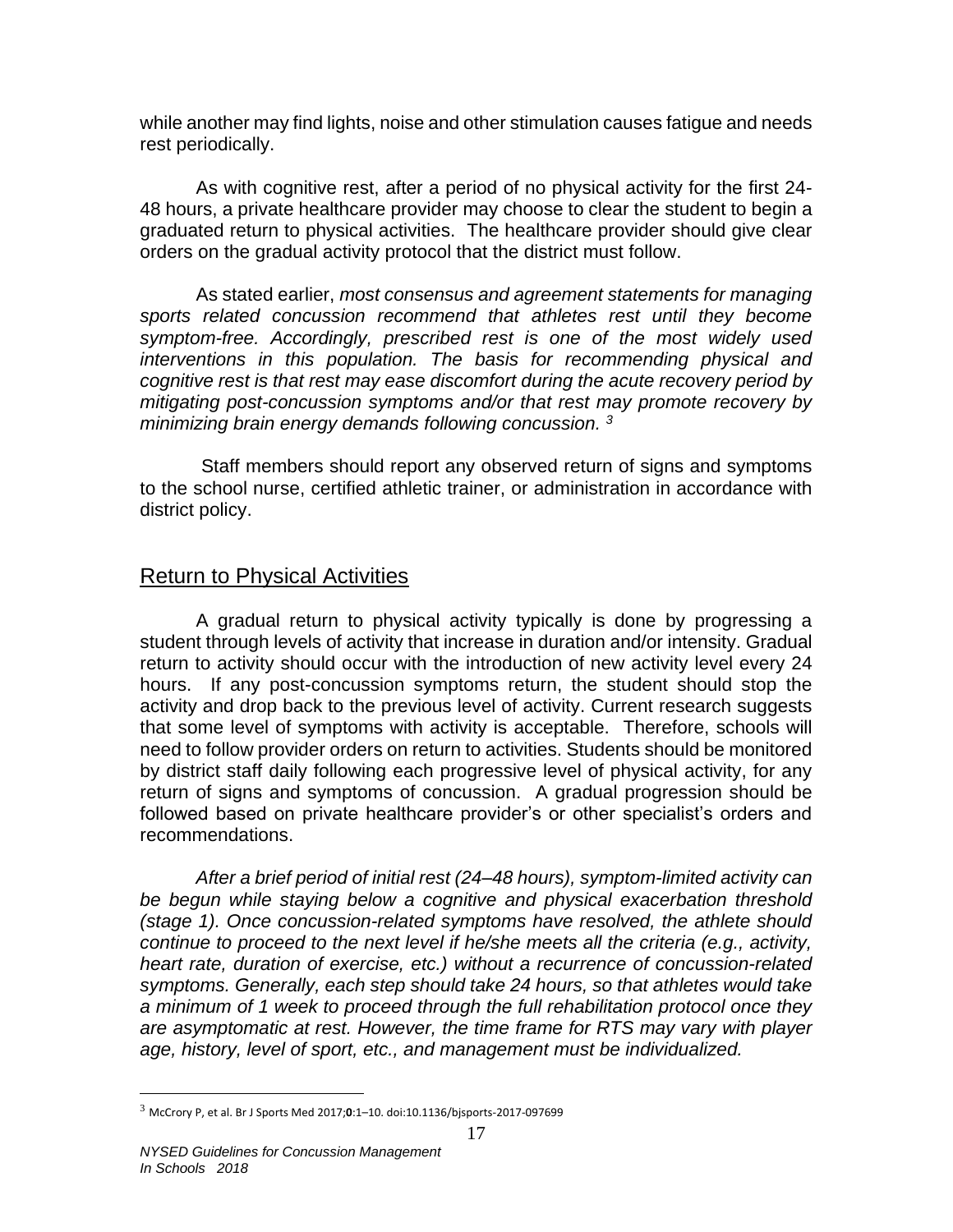*In athletes who experience prolonged symptoms and resultant inactivity, each step may take longer than 24 hours simply because of limitations in physical conditioning and recovery strategies outlined above. This specific issue of the role of symptom-limited exercise prescription in the setting of prolonged recovery is discussed in an accompanying systematic review. If any concussion-related symptoms occur during the stepwise approach, the athlete should drop back to the previous asymptomatic level and attempt to progress again after being free of concussion-related symptoms for a further 24-hour period at the lower level. <sup>4</sup>*

| <b>Stage</b> | Aim                             | <b>Activity</b>                                                                               | Goal of each step                                                       |
|--------------|---------------------------------|-----------------------------------------------------------------------------------------------|-------------------------------------------------------------------------|
|              | Symptom-limited<br>activity     | Daily activities that do not provoke<br>symptoms                                              | Gradual reintroduction of<br>work/school activities                     |
|              | Light aerobic<br>exercise       | Walking or stationary cycling at slow<br>to medium pace. No resistance<br>training            | Increase heart rate                                                     |
|              | Sport-specific<br>exercise      | Running or skating drills. No head<br>impact activities                                       | Add movement                                                            |
|              | Non-contact<br>training drills  | Harder training drills, e.g., passing<br>drills. May start progressive resistance<br>training | Exercise, coordination and<br>increased thinking                        |
| 5            | <b>Full contact</b><br>practice | Following medical clearance,<br>participate in normal training<br>activities                  | Restore confidence and<br>assess functional skills by<br>coaching staff |
|              |                                 | Return to sport                                                                               | Normal game play                                                        |

**Table 3- Graduated return to sport strategy** 5

NOTE: An initial period of 24–48 hours of both relative physical rest and cognitive rest is recommended before beginning the RTS progression.

There should be at least 24 hours (or longer) for each step of the progression. If any symptoms worsen during exercise, the athlete should go back to the previous step. Resistance training should be added only in the later stages (stage 3 or 4 at the earliest). If symptoms are persistent (e.g., more than 10–14 days in adults or more than 1 month in children) the athlete should be referred to a health care professional who is an expert in the management of concussions.

If a district has concerns or questions about the private healthcare provider's orders, the district medical director or his/her designee should contact that provider to discuss and clarify. The district medical director may develop a return to physical activity protocol for students with concussions whose provider does not provide direction on limitations or needed accommodations. Additionally, the district medical director has the final authority to clear students to participate in or return to extra-class activities (interscholastic athletics or intramurals) in accordance with 8NYCRR 135.4(c)(7)(i). See Table 1.

Students may feel upset about having to limit activities, or having difficulties keeping up in school. Students should be reassured that the situation is most likely

 $\overline{a}$ 

<sup>4</sup> Br J Sports Med 2017; **0:1**–10. doi:10.1136/bjsports-2017-097699McCrory P, et al. 2017.

<sup>5</sup> McCrory P, et al.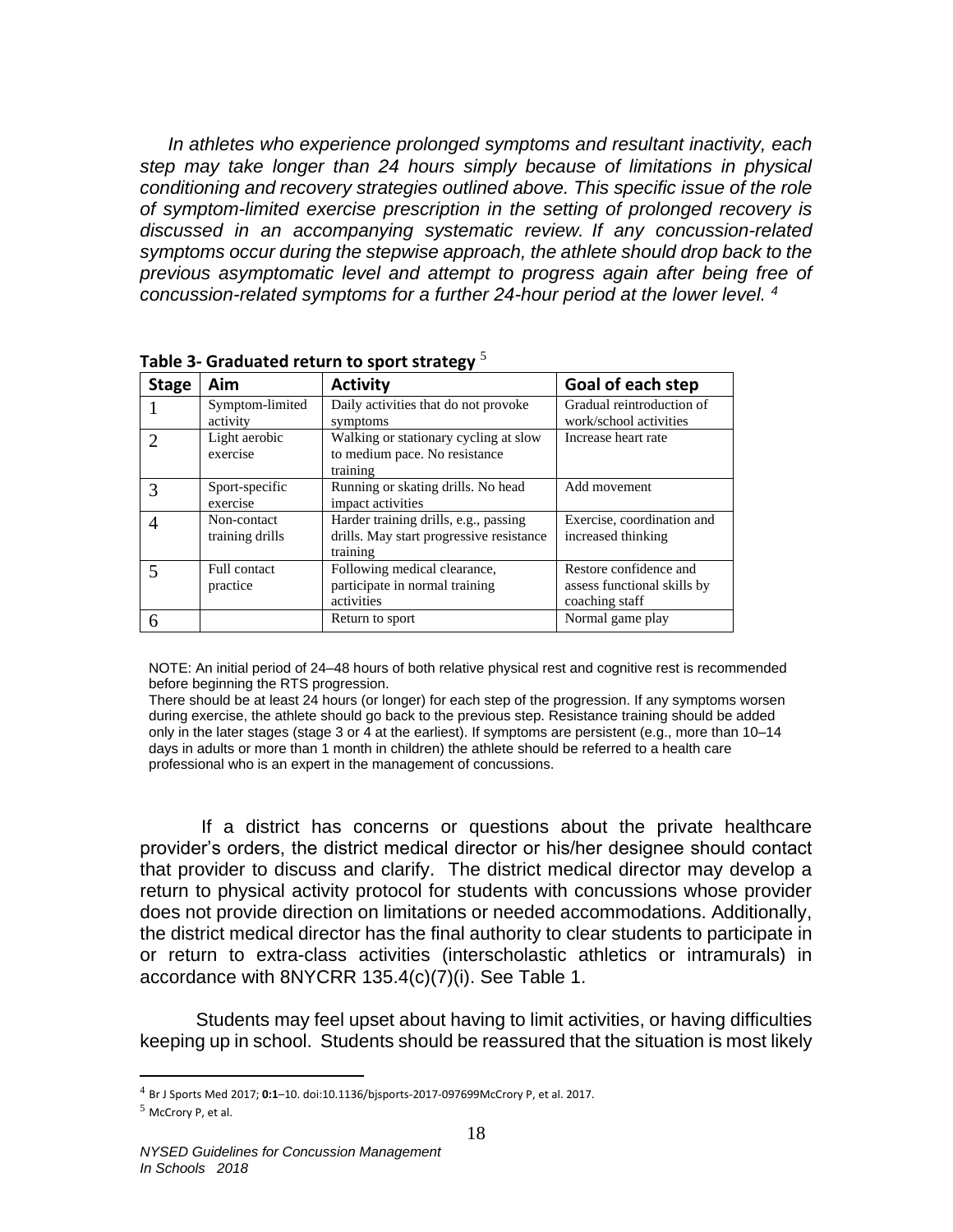temporary, that the goal is to help the student get back to full activity as soon as it is safe, and to avoid activities which will delay their recovery. Students should be informed that the concussion will resolve more quickly when they follow their healthcare provider's orders as supported by numerous studies. Students will need encouragement and support at home and school until symptoms fully resolve.

When returning to Athletic Activities (interscholastic sports), once the district receives the written clearance from a physician the student will need to be approved to return to Athletic Activities (interscholastic sports) by the medical director, regardless of whether the medical director is a physician or a nurse practitioner.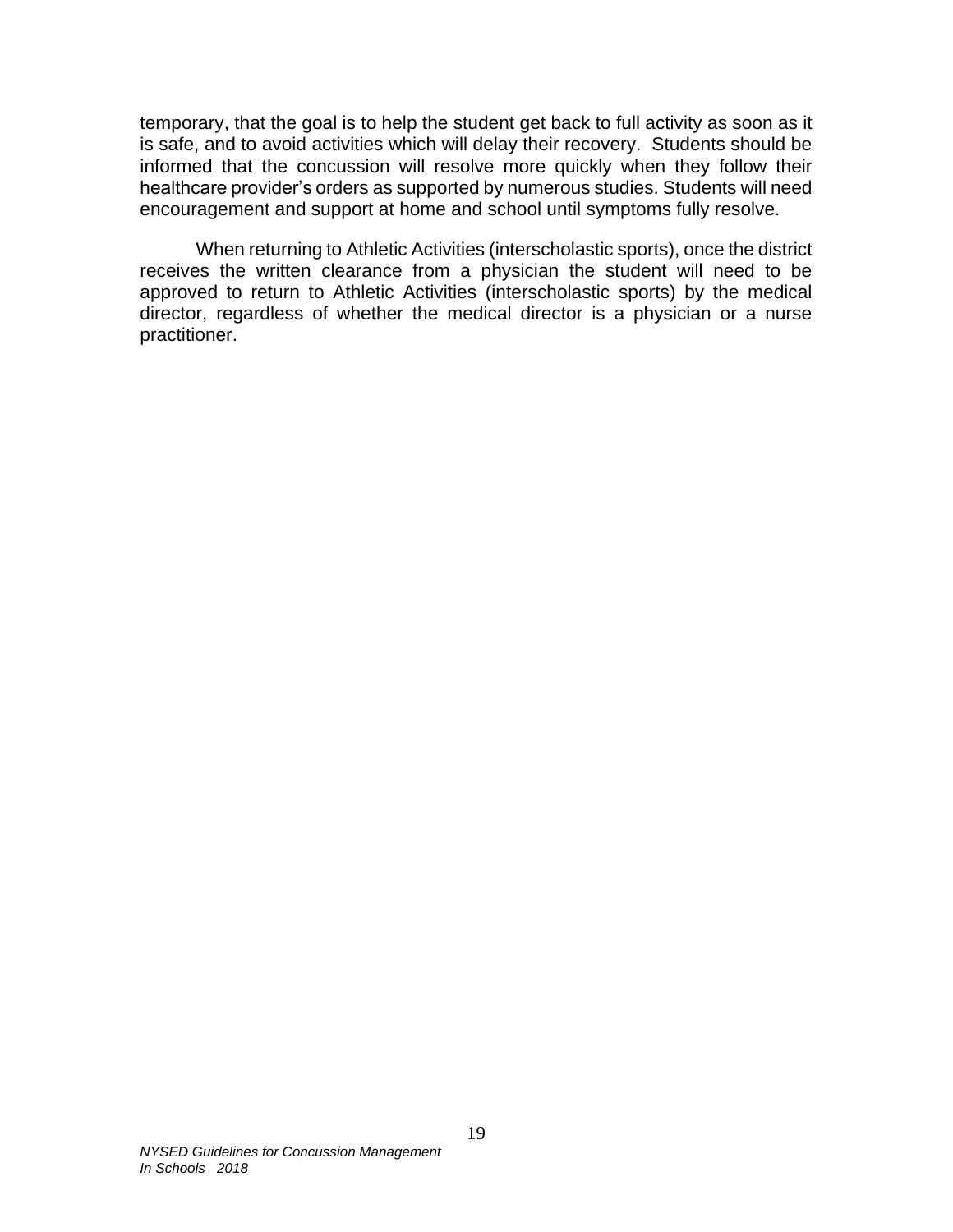# **The Concussion Management Team**

<span id="page-25-0"></span>Concussion management requires a coordinated, collective effort among district personnel along with parent(s)/guardian(s) to monitor an individual student's progress. They should advocate for academic and physical accommodations as appropriate, to reduce delays in a student's ability to return to full activities.

A school concussion management team can be a useful strategy to achieve coordination between all parties. School districts/buildings may choose to form a concussion management team to oversee and implement the school district's concussion policies and protocols. Per the Concussion Management and Awareness Act, this team may include, but is not limited to:

- **Student**
- Parents/Guardians
- **EXECT Administration/ Pupil Personnel Services Staff**
- Medical Director
- Private Healthcare provider and other Specialists
- School Nurse(s)
- Director of Physical Education and/or Athletic Director
- Certified athletic trainer
- Physical Education Teacher/Coaches
- Teacher

Whether the district has a formal concussion management team, district staff in collaboration with the private healthcare provider, the student, and the student's family play a substantial role in assisting the student to recovery. The following section outlines the vital role every member of the team contributes to ensuring students are healthy, safe, and achieving their maximum potential. The primary focus of all members should be the student's health and recovery.

Education Law §902 requires districts to employ a medical director who must be either a physician or nurse practitioner. In instances where a school district affiliates itself with a medical practice for its required health and welfare services, one physician or nurse practitioner within that medical practice is to be designated the medical director. Additionally, Education Law §902, allows districts to employ school nurses who are registered professional nurses (RN). If districts also choose to employ licensed practical nurses (LPN) they should be cognizant that LPNs are not independent practitioners and must work under the direction of the RN, medical director, or other appropriate licensed healthcare professional<sup>6</sup>. LPNs' scope of practice does not permit them to assess or triage; therefore, they cannot be the healthcare professional assessing and triaging injured students or assessing a student's progress in return to school activities.

 $\overline{a}$ 

<sup>6</sup> [Education Law Article 139 section 6902\(2\)](http://www.op.nysed.gov/prof/nurse/article139.htm%23sect6900)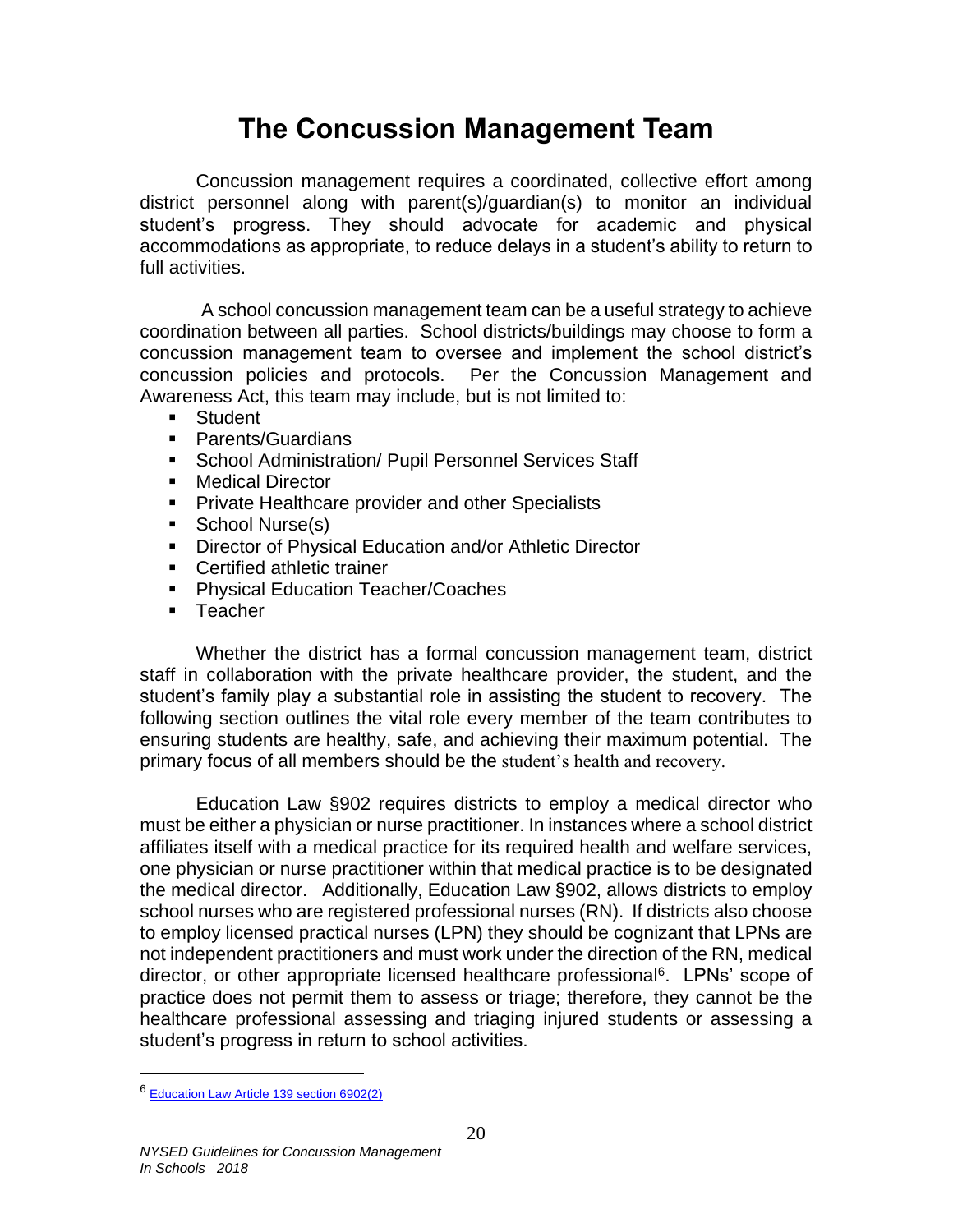### (See [NYS Board for Nursing, Nursing Guide to Practice](http://www.op.nysed.gov/prof/nurse/nurse-guide-april09.pdf) pp. 36-37)

The Commissioner's regulations at 8 NYCRR §135.4(c)(4)(iii) requires districts that operate a high school to employ a director of physical education. The director of physical education shall have certification in physical education and administrative and supervisory service. Such director shall provide leadership and supervision for the class instruction, intramural activities, and interschool athletic competition in the total physical education program. Where there are extenuating circumstances, a member of the physical education staff may be designated for such responsibilities, upon approval of the Commissioner. School districts may share the services of a director of physical education according to Commissioner's Regulation 135.4.

Districts may also employ certified athletic trainers at the secondary school level. Athletic trainers employed by secondary schools must be certified athletic trainers according to 8 NYCRR §135.4(7) and must be supervised by a physician in accordance with Education Law Article 162 § 8351. [NYSED Office of](http://www.op.nysed.gov/prof/at/)  [Professions, Athletic Trainers](http://www.op.nysed.gov/prof/at/)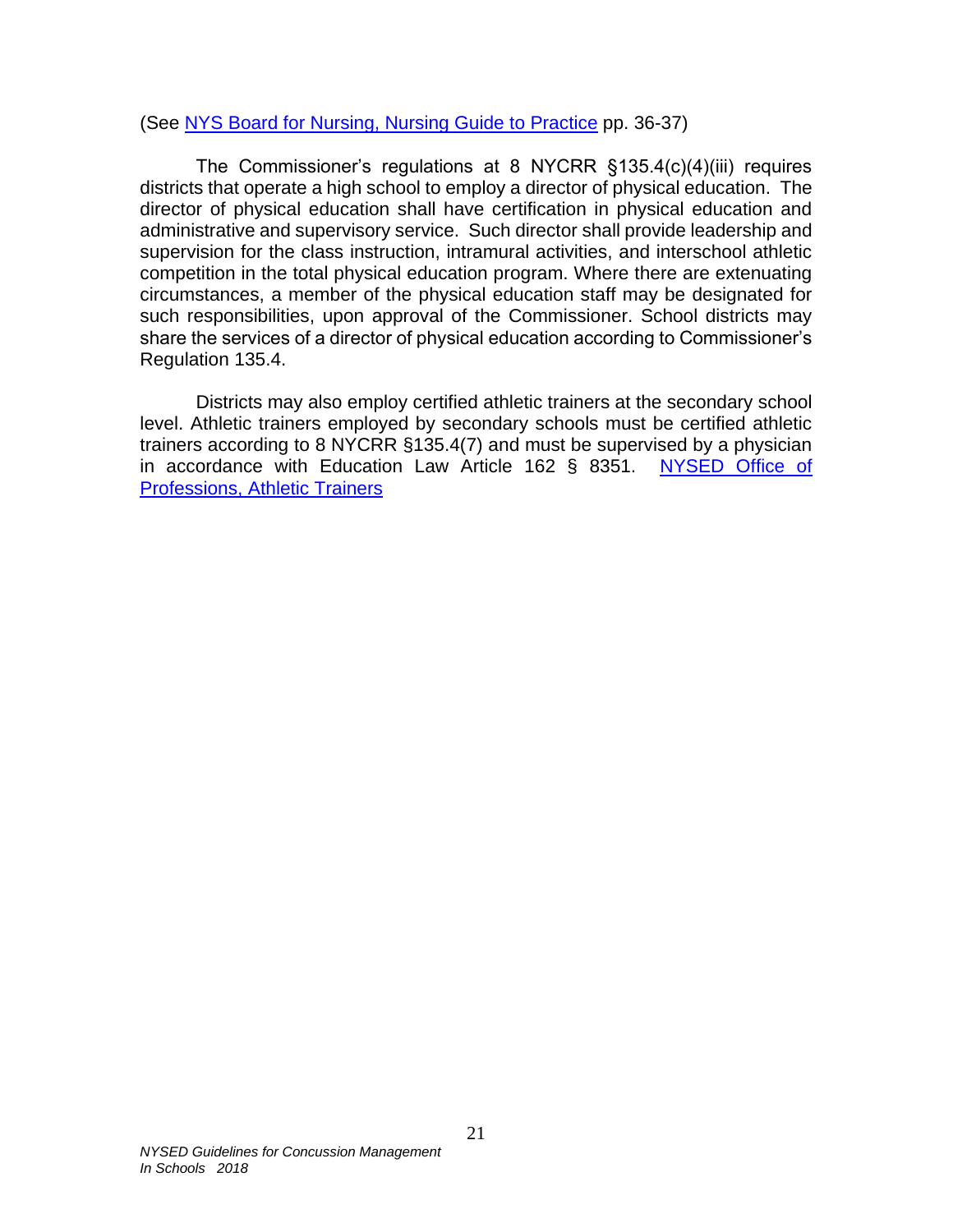### Student

Students should be encouraged to communicate any symptoms promptly to district staff and/or parents/guardians, since a concussion is primarily diagnosed by reported and/or observed signs and symptoms. It is the information provided by the student about their signs and symptoms that guide the other members of the team in transitioning the student back to activities. The amount and type of feedback reported by the student will be dependent on age and other factors. Therefore, it is recommended that students:

- Be educated about the prevention of head injuries.
- Be familiar with signs and symptoms that must be reported to the coach, certified athletic trainer, school nurse, parent/guardian, or other staff.
- Be made aware of the risk of concussion and be encouraged to tell their coach, parent/guardian, certified athletic trainer, school nurse or other staff members about injuries and symptoms they are experiencing.
- Be educated about the risk of severe injury, permanent disability, and even death that can occur with re-injury by resuming normal activities before recovering from a concussion.
- Follow instructions from their private healthcare provider.
- Be encouraged to ask for help and to inform teachers of difficulties they experience in class and when completing assignments.
- Encourage classmates and teammates to report injuries.
- Promote an environment where reporting signs and symptoms of a concussion is considered acceptable.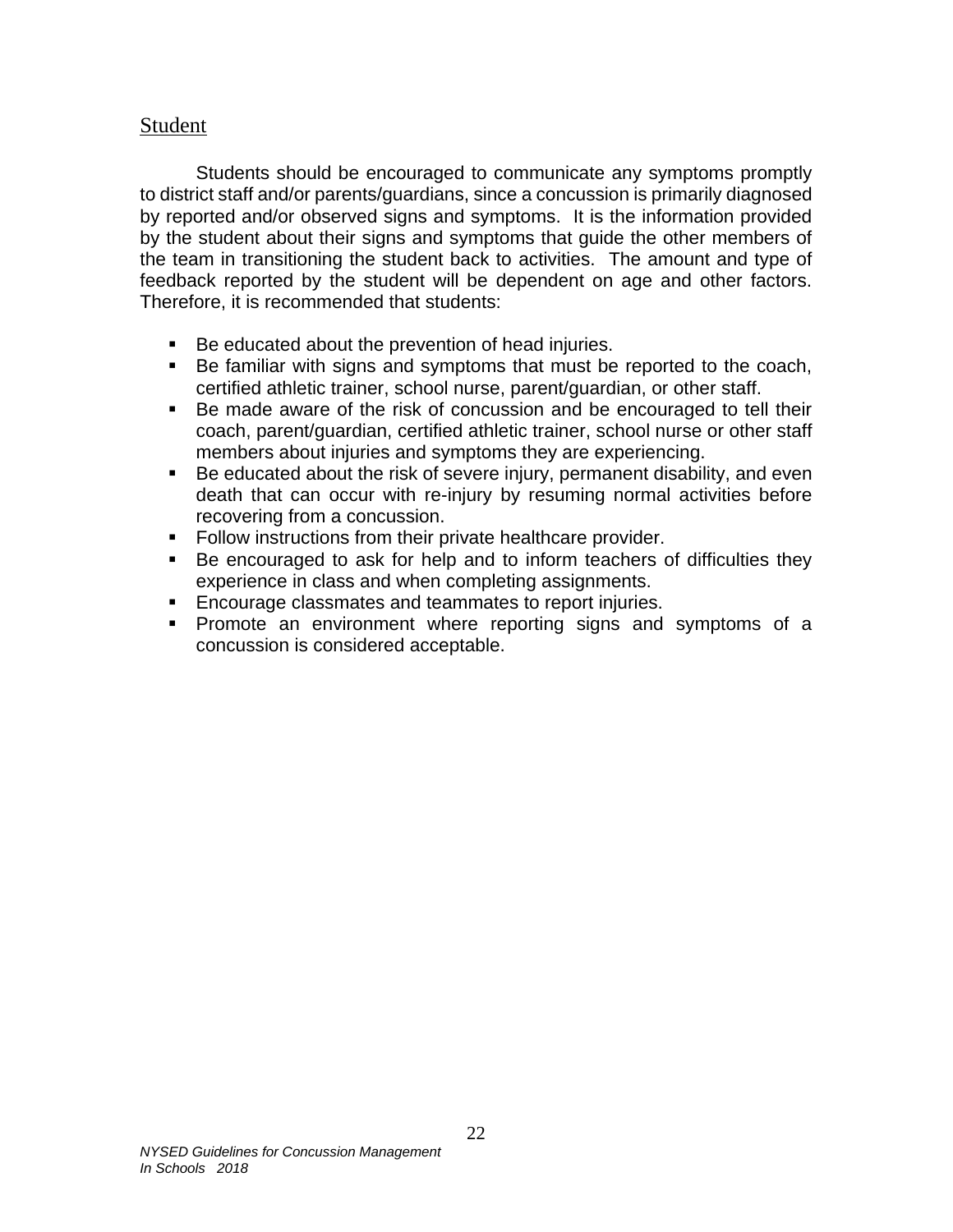## <span id="page-28-0"></span>Parent/Guardian

Parent/guardians play an integral role in assisting their child and are the primary advocate for their child. When their child is diagnosed with a concussion, it is important that the parent/guardian communicates with both the healthcare provider and the school. Understandably this is a stressful time for the parent/guardian as they are concerned about their child's well-being. Therefore, it is recommended that parents/guardians:

- Be familiar with the signs and symptoms of concussions. This may be accomplished by reading pamphlets, Web-based resources, and/or attending meetings prior to their child's involvement in interscholastic athletics.
- Be familiar with the Concussion Management and Awareness Act's requirement that any student believed to have suffered a concussion must immediately be removed from Athletic Activities (interscholastic sports).
- Be familiar with any concussion policies or protocols implemented by the school district and understand these policies are in place to protect their child.
- Be made aware that concussion symptoms that are not addressed can prolong concussion recovery.
- **•** Provide any forms and written orders from the healthcare provider to the school in a timely manner.
- Monitor their child's physical and mental health as they transition back to full activity after sustaining a concussion.
- Report concerns to their child's private healthcare provider and the school, as necessary.
- Communicate with the school to assist in transitioning their child back to school after sustaining a concussion.
- Communicate with school staff if their child is experiencing significant fatigue or other symptoms at the end of the school day.
- Follow the private healthcare provider orders at home for return to activities.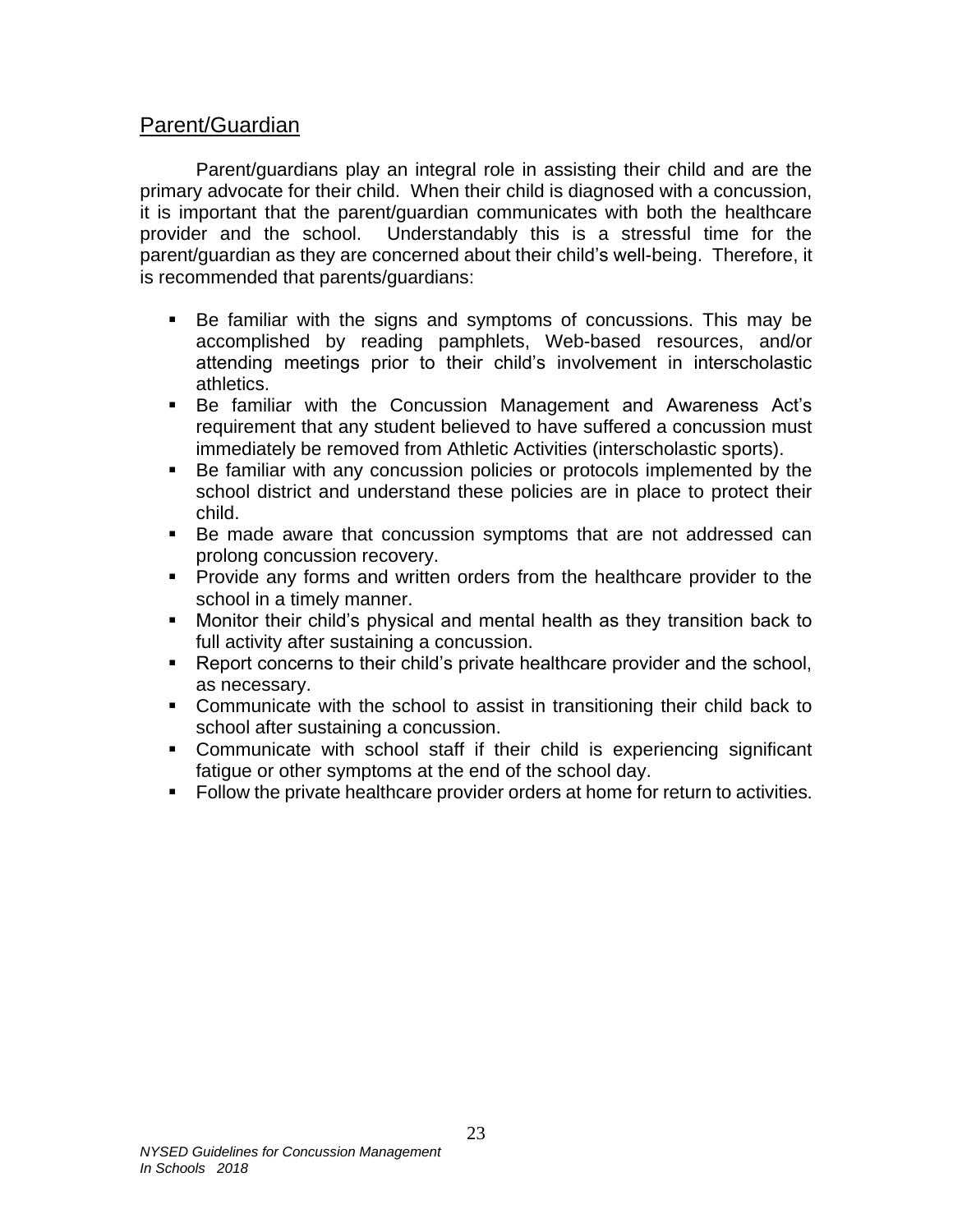## <span id="page-29-0"></span>School Administrator/ Pupil Personnel Services Staff (PPS)

The school administrator and/or their designee, such as PPS staff, should ensure that the district's policies on concussion management are followed. The administrator may choose to designate a formal concussion management team to oversee that district policies are enforced, and protocols are implemented. Therefore, administrators should:

- Review the district's concussion management policy with all staff.
- **EXP** Arrange for professional development sessions regarding concussion management for staff and/or parent meetings.
- Provide emergency communication devices for school activities.
- Provide guidance to district staff on districtwide policies and protocols for emergency care and transport of students suspected of sustaining a concussion.
- Develop plans to meet the needs of individual students diagnosed with a concussion in accordance with healthcare provider orders, and after consultation with the medical director, school nurse, or certified athletic trainer.
- Enforce district concussion management policies and protocols.
- **EXECT** Assign a staff member as a liaison to the parent/guardian. The liaison should contact the parent/guardian on a regular basis with information about their child's progress at school.
- Encourage parent/guardian to communicate to appointed district staff if their child is experiencing significant fatigue or other symptoms at the end of the day.
- **EXT** Invite parent/guardian participation in determining their child's needs at school.
- Encourage parent/guardian to communicate with the private healthcare provider on the status of their child and their progress with return to school activity.
- Where appropriate, ask a parent/guardian to sign FERPA (Family Educational Rights and Privacy Act) release for district staff to provide information regarding the student's progress to the private healthcare provider.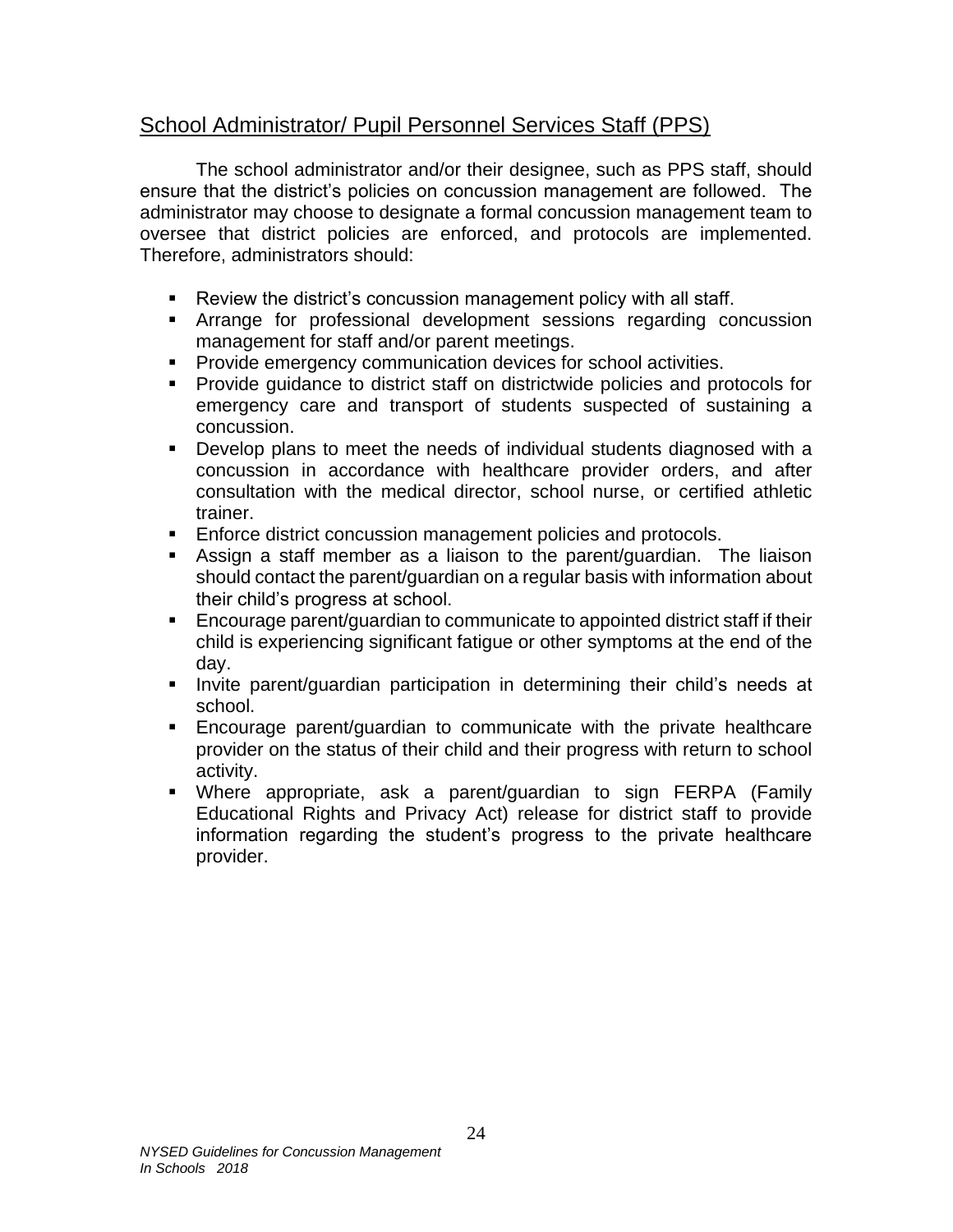## <span id="page-30-0"></span>Medical Director

The district medical director who is a physician or nurse practitioner public school districts must employ to oversee school health services, plays a very important role in setting protocols and procedures related to identifying students who may have sustained a concussion, along with post-concussion management in school. Therefore, the medical director should:

- Collaborate with district administration in developing concussion management policies and protocols.
- Assist district staff by acting as a liaison to the student's healthcare provider and contacting that provider as necessary to discuss or clarify orders and plan of care.
- Attend 504 and CSE meetings when requested by 504 or CSE director.
- **EXECT** Review all healthcare providers' written clearance for students to begin graduated physical and cognitive activity unless the medical director chooses to delegate this to the school nurse or certified athletic trainer. If this task is delegated, the medical director should provide concise written protocols for the school nurse or certified athletic trainer to follow when accepting a private healthcare provider's clearance. Such protocols should specify the type of symptoms, medical history, and concussion severity, etc. that the medical director will need to personally review. This protocol may include permitting the school nurse or certified athletic trainer to act as the medical director's delegate to inform appropriate district staff of the student's return to activity.
- Clear all students returning to extra-class Athletic Activities (interscholastic sports) in accordance with Commissioner's regulations. This can be done at the discretion of the medical director either by reviewing a private healthcare provider's clearance, or personally assessing the student.
- **•** Implement district policy on return to activities.
- Work with the Concussion Management Team to monitor the progress of individual students with protracted recovery, multiple concussions, and atypical recovery.
- Encourage school health personnel (school nurses, certified athletic trainers, and other licensed healthcare professionals) to collaborate and communicate with each other about any student who is suspected of having or is diagnosed with a concussion.
- Become educated in the use and interpretation of neurocognitive testing (e.g., IMPACT, Headminders, and ANAM), if such tests are utilized by the school district.
- **•** Participate in professional development activities as needed to maintain knowledge base and keep practice current on concussion management.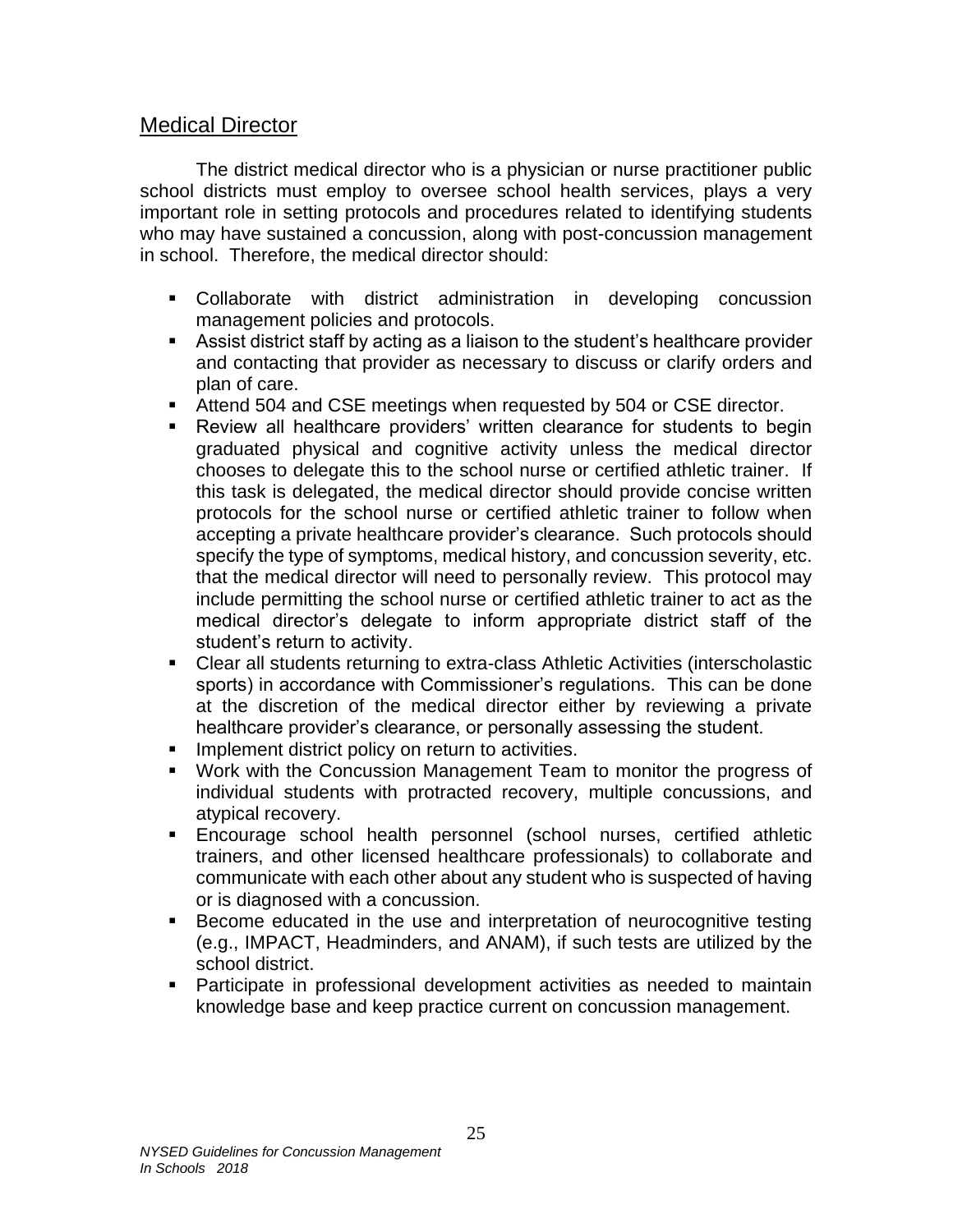## <span id="page-31-0"></span>Private Healthcare providers/ Specialists

The private healthcare provider is vital to all the other Concussion Management Team members by providing orders and guidance that determine when the student can begin transitioning back to school and activities.

Due to the different laws that govern confidentiality of information, private healthcare providers and other specialists need to be aware that while they are governed by HIPAA (Health Insurance Portability and Accountability Act), districts are governed by FERPA. To send information to the district regarding the student, the provider will need parent/guardian consent. Likewise, a district must require a parent/guardian consent to release information to the provider. Further information on how these laws interact is available in the Joint Guidance on the Application of [HIPAA and FERPA to student health records](http://www2.ed.gov/policy/gen/guid/fpco/doc/ferpa-hipaa-guidance.pdf)

Therefore, the provider should:

- **Provide orders regarding restrictions and monitoring for specific symptoms** that the provider should be made aware of by family and/or district staff members.
- **•** Provide the district with a graduated return to both academic and physical activities schedule to follow or approve use of the district's graduated return to activity schedule if deemed appropriate.
- Readily communicate with the school nurse, certified athletic trainer, or medical director to clarify orders.
- Provide written signed orders to the district within 48 hours of giving verbal orders to school healthcare professionals.
- Provide written clearance for return to full activities. For a student to return to academic and Athletic Activities (interscholastic sports) after he or she sustained a concussion during school Athletic Activities (interscholastic sports), an evaluation must be completed by, written, and signed by a licensed physician to meet the requirements of the Concussion Management and Awareness Act.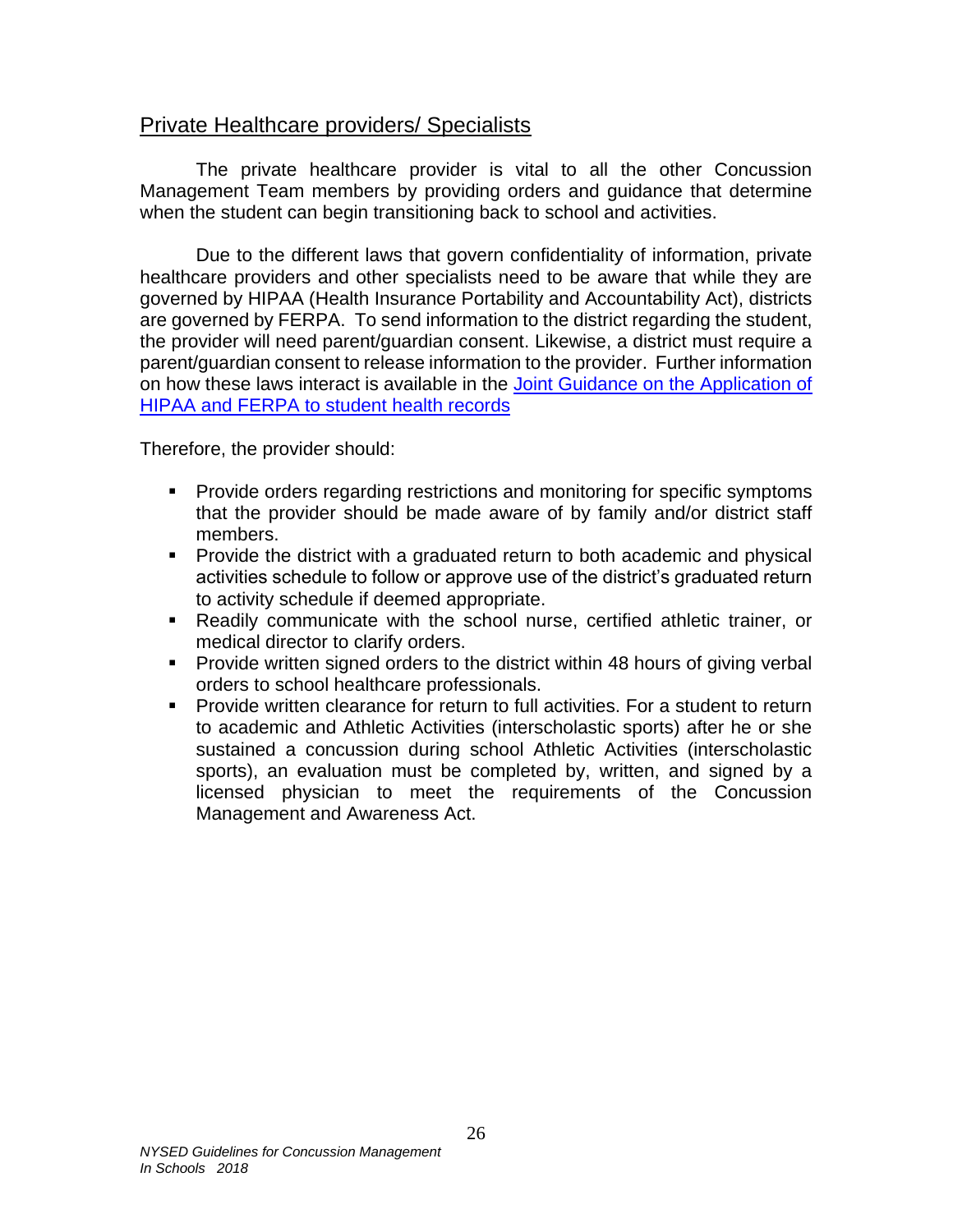## School Nurse

The school nurse (RN) is often the person who communicates with the private healthcare provider, medical director, parent/guardian, and district staff. Often, he/she is the district staff member who collects written documentation and orders from the healthcare provider. The school nurse also plays an integral role in identifying a student with a potential concussion. Additionally, they assess the student's progress in returning to school activities based on private healthcare provider orders or district protocol. Therefore, the school nurse should:

- **•** Perform baseline validated neurocognitive computerized tests if permitted by district policy and credentialed in their use.
- Assess students who have suffered a significant fall or blow to the head or body for signs and symptoms of a concussion. Observe for late onset of signs and symptoms and refer as appropriate.
- Assess the student to determine if any signs and symptoms of concussion warrant emergency transport to the nearest hospital emergency room per district policy.
- Refer parents/guardians of students believed to have sustained a concussion to have the student evaluated by a healthcare provider. Alert parent/guardians of need for a physician evaluation if the concussion was sustained during Athletic Activities (interscholastic sports).
- Provide parents/guardians with oral and/or written instructions (best practice is to provide both) on observing the student for concussive complications that warrant immediate emergency care.
- **EXEL Assist in the implementation of the private healthcare provider's or other** specialist's requests for accommodations.
- Use the private healthcare provider's or other specialist's orders to develop an emergency care plan for staff to follow.
- Monitor and assess the student's return to school activities, assessing the student's progress with each step and communicating with the private healthcare provider or other specialist, medical director, certified athletic trainer, parent/guardian, and appropriate district staff when necessary.
- Collaborate with the district concussion management team in creating accommodations as requested by the private healthcare provider or other specialist if it is determined that a 504 plan is necessary.
- **EXECT** Review a private healthcare provider's or other specialist's written statement to clear a student to return to academic and/or physical activities (if the district's medical director has written a policy delegating this to the school nurse). Such protocols should specify the type of symptoms, medical history, and concussion severity etc. that the medical director will need to personally review. This protocol may include permitting the school nurse to act as the medical director's delegate to inform appropriate district staff of the student's return to activity.
- **•** Perform post-concussion assessments or use validated neurocognitive computerized tests or other assessment tools, if credentialed or trained in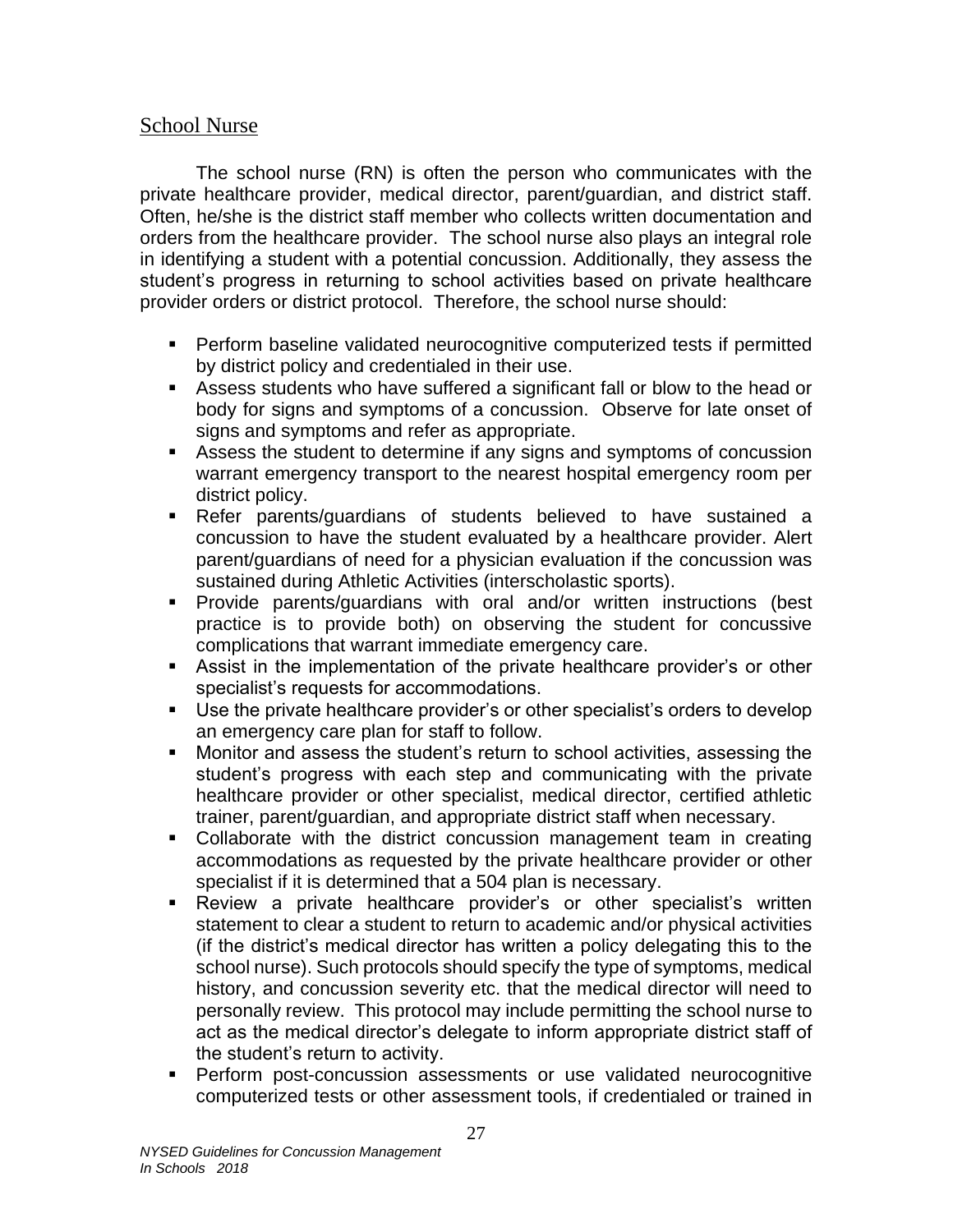their use, and provide the results to the private healthcare provider and/or district medical director to aid him/her in determining the student's status.

■ Educate students and staff in concussion management and prevention.

School nurses must complete the Department-approved course\* for school nurses and athletic trainers every two (2) years. NYSED has approved the free web-based course, [CDC Heads Up to Clinicians Training Course](https://www.cdc.gov/concussion/HeadsUp/clinicians/index.html)

Licensed healthcare professionals are encouraged to seek out further professional development on concussions.

*\*Note: This is not a NYS specific training video, therefore the scope of practice of certified athletic trainers and school nurses in NYS may differ from what is described in the training. Registered professional nurses, licensed practical nurses, and certified athletic trainers practicing in NYS must follow NYS laws regarding licensing and scope of practice.*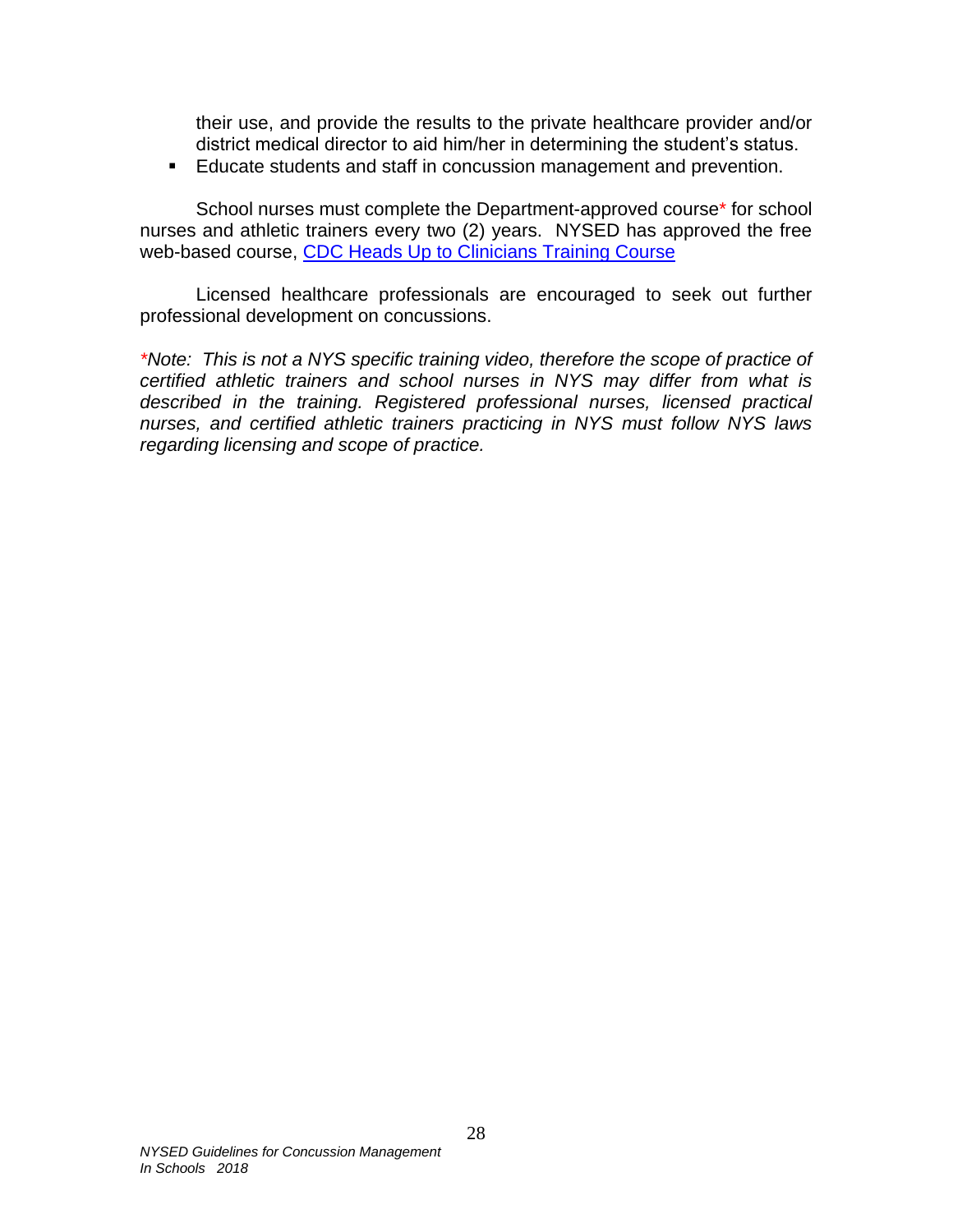## <span id="page-34-0"></span>Director of Physical Education and/or Athletic Director

The director of physical education (PE) provides leadership and supervision for PE class instruction, intramural activities, and interscholastic athletic competition within a school district's total physical education program. In some districts, there may be an athletic director solely in charge of the interscholastic athletic program. The director of physical education and/or the athletic director must be aware of district policies regarding concussion management. They should educate PE teachers, coaches, parents/guardians, and students about such policies. The director of PE and/or the athletic director often act as the liaison between district staff and coaches. Therefore, the director of PE and/or athletic director should:

- Ensure that pre-season consent forms include information from the NYSED Web site as required by the Concussion Management and Awareness Act, as well as information about the district's policies and protocols for concussion management.
- **•** Offer annual educational programs to parents/guardians and student athletes that educate them about concussions.
- **EXEDENT** Inform the school nurse, certified athletic trainer, or medical director of any student who is suspected of having a concussion.
- Ensure that any student identified as potentially having a concussion is not permitted to participate in any Athletic Activities (interscholastic sports) until written clearance is received from the district medical director.
- Ensure that game officials, coaches, PE teachers, or parent/guardian are not permitted to determine whether a student with a suspected head injury can continue to play.
- **Educate coaches each sports season on the school district's policies on** concussions and care of injured students during interscholastic athletics, including when to arrange for emergency medical transport.
- Ensure NYSPHAA (New York State Public High School Athletic Association), PSAL (Public School Athletic League), and other NYS athletic associations' policies are followed and enforced for interscholastic athletics.
- Support staff implementation of graduated return to athletics protocol.
- Enforce district policies on concussions including training requirements for coaches, PE teachers, and certified athletic trainers in accordance with Commissioner's Regulation 135.4.
- **.** If the district medical director has authorized the school nurse or certified athletic trainer to review and accept a private provider's clearance, that written policy should be made readily available to the athletic director, PE teachers, and coaches.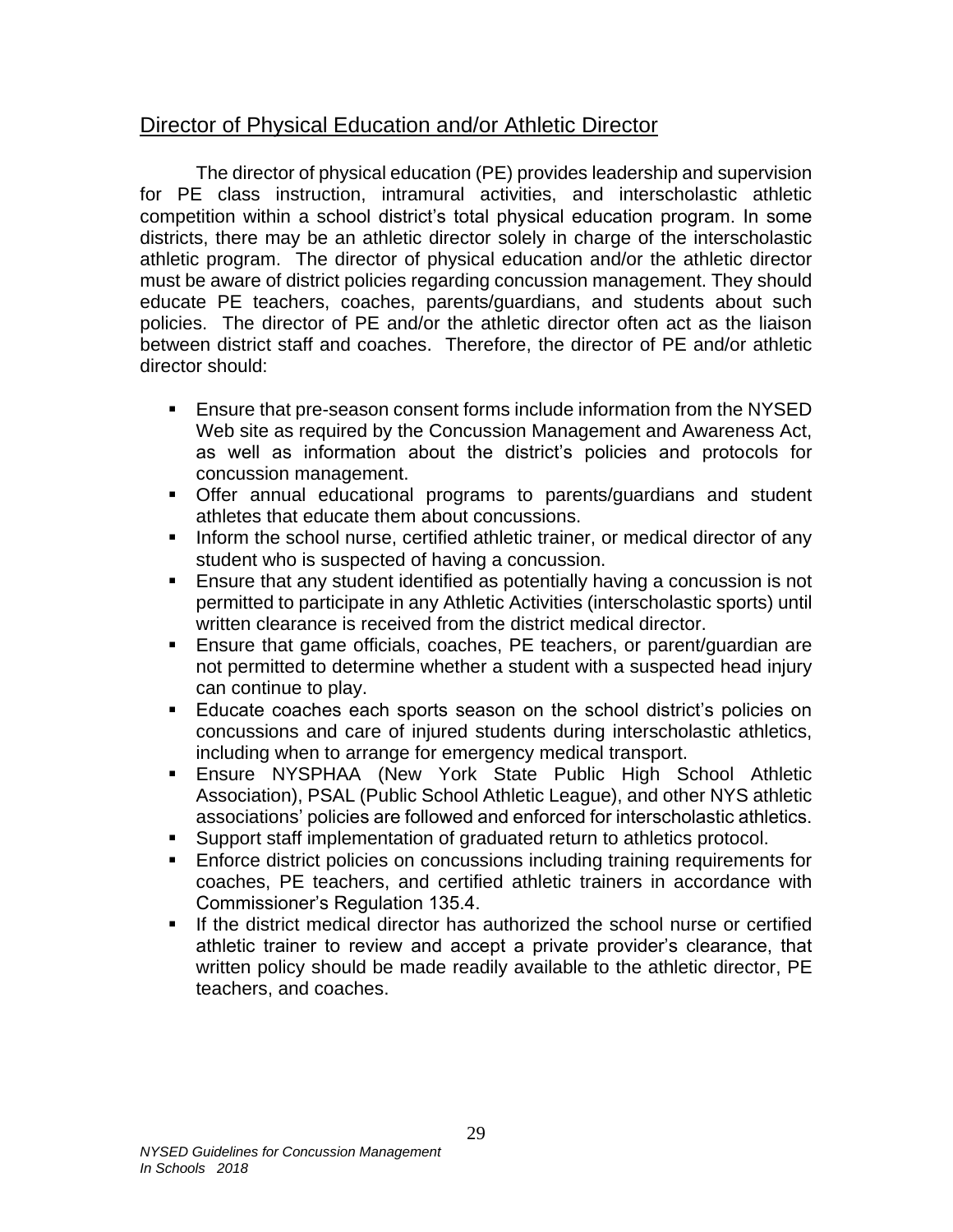## <span id="page-35-0"></span>Certified Athletic Trainer

A certified athletic trainer under the supervision of a qualified physician can assist the medical director and director of PE by identifying a student with a potential concussion. The certified athletic trainer can also evaluate the student diagnosed with a concussion in their progress in return to Athletic Activities (interscholastic sports) based on private healthcare provider orders and/or district protocol. They also play an integral role in ensuring the student athlete receives appropriate post-concussion care as directed by the student's healthcare provider. Therefore, certified athletic trainers should:

- Oversee student athletes taking baseline validated standardized computerized tests if permitted by district policy and credentialed in their use.
- Evaluate student athletes who may have suffered a significant fall or blow to the head or body for signs and symptoms of a concussion when present at athletic events. Observe for late onset of signs and symptoms and refer as appropriate.
- Evaluate the student to determine if any signs and symptoms of concussion warrant emergency transport to the nearest hospital emergency room per district policy.
- Refer parents/guardians of student athletes believed to have sustained a concussion to their healthcare provider for evaluation.
- Provide parents/guardians with oral and/or written instructions (best practice is to provide both) on observing the student for concussive complications that warrant immediate emergency care.
- **EXEL** Assist in implementation of the private healthcare provider's or other specialists' requests for accommodations.
- Monitor the student's return to school activities, evaluating the student's progress with each step, and communicating with the private healthcare provider or other specialist, medical director, school nurse, parent/guardian and appropriate district staff.
- **EXECOMMUNICATE With school personnel on a student's return to activity** progress.
- Review a private physician's written statement to clear a student for return to activities (if the district's medical director has written a policy delegating this to the certified athletic trainer). Such protocols should specify the type of symptoms, medical history, and concussion severity etc. that the medical director will need to personally review. This protocol may include permitting the school nurse or certified athletic trainer to act as the medical director's delegate to inform appropriate district staff of the student's return to activity.
- May perform post-concussion observations or oversee student athletes taking validated standardized computerized tests if credentialed or trained in their use, and provide the results to the private healthcare provider and/or district medical director to aid him/her in determining the student's status.
- Educate students and staff in concussion management and prevention.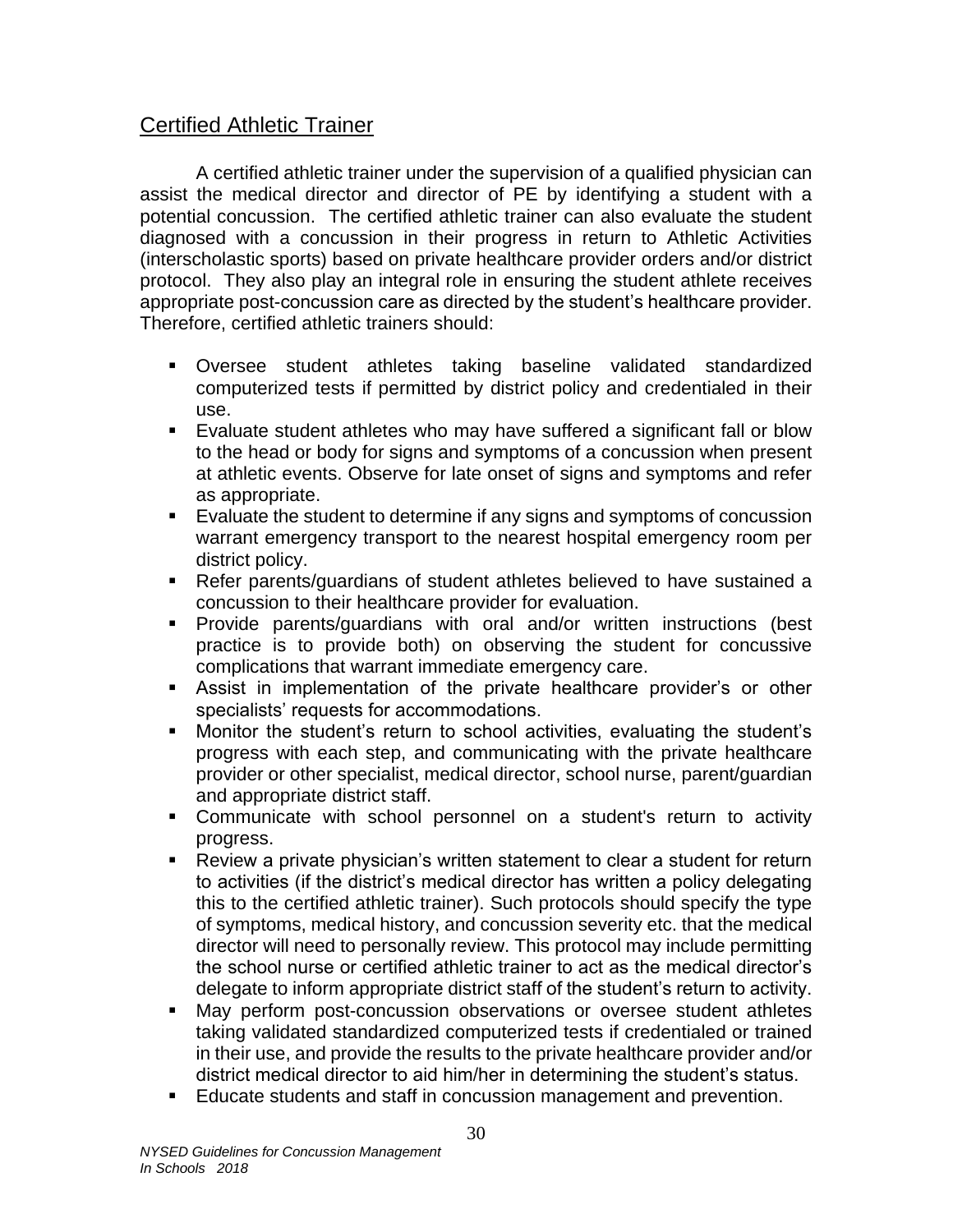Certified athletic trainers in secondary schools must complete the Department-approved course\* for school nurses and certified athletic trainers every two (2) years.

NYSED has approved the free web-based course CDC Heads Up to Clinicians [Training Course](https://www.cdc.gov/concussion/HeadsUp/clinicians/index.html).

Licensed healthcare professionals are encouraged to seek out further professional development on concussions.

\**Note: This is not a NYS specific training video, therefore the scope of practice of certified athletic trainers and school nurses in NYS may differ from what is described in the training. Registered professional nurses, licensed practical nurses, and certified athletic trainers practicing in NYS must follow NYS laws regarding licensing and scope of practice.*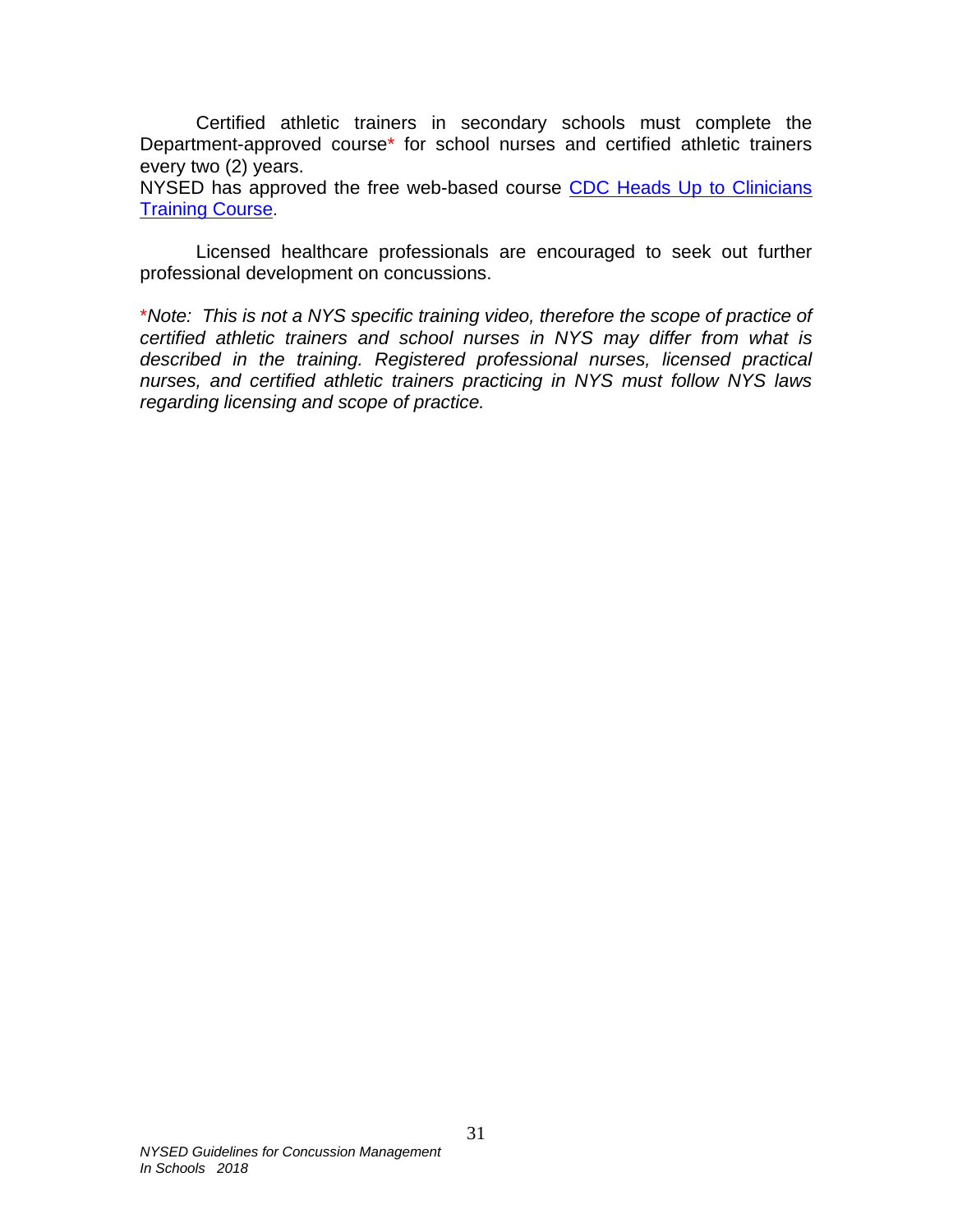# <span id="page-37-0"></span>Physical Education Teacher/ Coaches

Concussions often occur during Athletic Activities (interscholastic sports). Coaches are typically the only district staff at all interscholastic athletic practices and competitions. It is essential that coaches and physical education (PE) teachers are familiar with potential causes of concussions along with the signs and symptoms. Coaches and physical education teachers should always put the safety of the student first. Therefore, PE teachers and coaches should:

- Remove any student who has taken a significant blow to head or body or presents with signs and symptoms of a head injury immediately from play because the Concussion Awareness Management Act requires immediate removal of any student believed to have sustained a concussion.
- Contact the school nurse or certified athletic trainer (if available) for assistance with any student injury.
- **EXECT Send any student exhibiting signs and symptoms of a more significant** concussion (see page 5) to the nearest hospital emergency room via emergency medical services (EMS) or as per district policy.
- **EXT** Inform the parent/guardian of the need for evaluation by their healthcare provider. The coach should provide the parent/guardian with written educational materials on concussions along with the district's concussion management policy.
- **.** Inform the PE director, certified athletic trainer, the school nurse and/or medical director of the student's potential concussion. This is necessary to ensure that the student does not engage in activities at school that may complicate the student's condition prior to having written clearance by a healthcare provider.
- Ensure that students diagnosed with a concussion do not participate in any Athletic Activities (interscholastic sports) until, in conjunction with the student's physician, the PE teacher/coach has received written authorization from the medical director or their designee that the student has been cleared to participate.
- Assist the medical director, school nurse, and/or athletic trainer in the gradual return to activity protocols in accordance with district policy.
- Ensure that students diagnosed with a concussion do not substitute mental activities for physical activities unless healthcare provider clears the student to do so (e.g., Due to the need for cognitive rest, a student should not be required to write a report if they are not permitted to participate in PE class by their healthcare provider).

Complete the Department-approved course for coaches and PE teachers every two years. NYSED has approved the course [Concussion in Sports Training](https://nfhslearn.com/courses/61064/concussion-in-sports)  [Course](https://nfhslearn.com/courses/61064/concussion-in-sports) these professions*,* which is a free web-based course that has been developed by the CDC and the National Federation of State High School Associations. District athletic personnel are encouraged to seek out further professional development on concussions.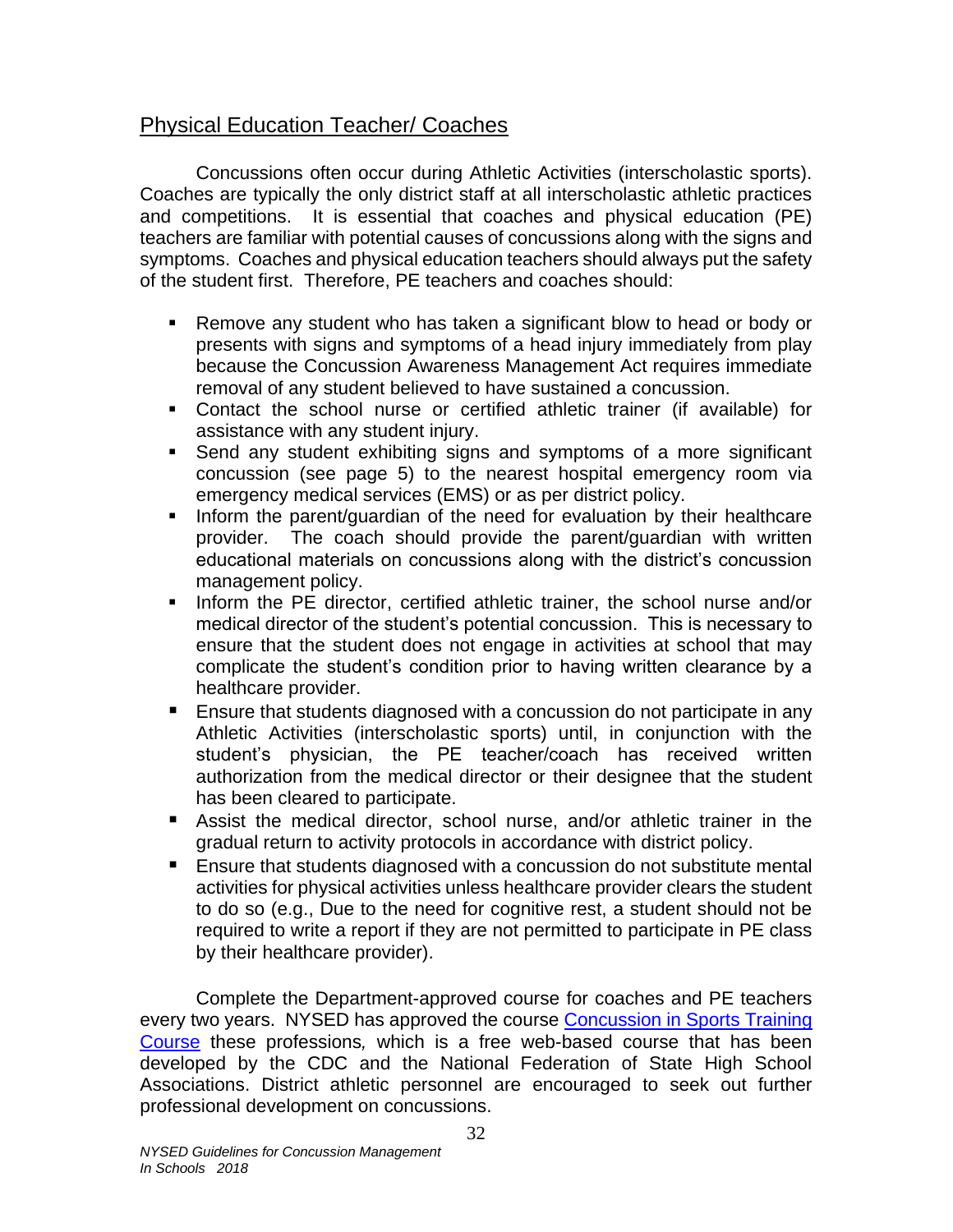## <span id="page-38-0"></span>**Teacher**

Teachers can assist students in their recovery from a concussion by making accommodations that minimize aggravating symptoms so that the student has sufficient cognitive rest. Teachers should refer to district protocols and private healthcare provider orders in determining academic accommodations. Section 504 plans may need to be considered for some students with severe symptoms requiring an extended time frame for accommodations (see p. 10 for more information on 504 plans). Students spend most of the school day in classrooms. Therefore, Teachers should:

- Review the district's concussion management policy.
- **EXTEDE Attend professional development sessions regarding concussion** management.
- Review the emergency care plan for the student with a concussion with the school nurse or medical director.
- Know signs and symptoms to observe for that warrant the student ceasing the activity and sending the student to the health office.
- **•** Provide accommodations to the student in the classroom in alignment with the healthcare provider's orders and direction from administration.
- Communicate with the assigned school liaison or directly to the parent/guardian about observations of the student in the classroom, including any concussive symptoms.
- **■** Invite parent/guardian participation in determining their child's needs at school.

Table 4 provides some of the areas of difficulties a student with a concussion may have, along with suggested accommodations.

| <b>Problem Area</b> | <b>Problem Description</b>                                                                                                                                                                                                                                                                                                    | <b>Accommodations</b>                                                                                                                                                                                                             |  |
|---------------------|-------------------------------------------------------------------------------------------------------------------------------------------------------------------------------------------------------------------------------------------------------------------------------------------------------------------------------|-----------------------------------------------------------------------------------------------------------------------------------------------------------------------------------------------------------------------------------|--|
| <b>Expression</b>   | Word Retrieval: May have trouble<br>thinking of specific words (word                                                                                                                                                                                                                                                          | • Allow students time to express<br>themselves                                                                                                                                                                                    |  |
|                     | finding problems) or expressing the<br>specifics of their symptoms or<br>functional difficulties                                                                                                                                                                                                                              | • Ask questions about specific<br>symptoms and problems (i.e., are you<br>having headaches?)                                                                                                                                      |  |
| Comprehension       | Spoken:<br>• May become confused if too much<br>information is presented at once or<br>too quickly<br>• May need extra time processing<br>information to understand what<br>others are saying<br>• May have trouble following<br>complex multi-step directions<br>• May take longer than expected to<br>respond to a question | • Speak slowly and clearly<br>• Use short sentences<br>• Repeat complex sentences when<br>necessary<br>• Allow time for students to process<br>and comprehend<br>• Provide both spoken and written<br>instructions and directions |  |

### **Table 4** $^7$

 $\overline{a}$ 

<sup>7</sup> *Adapted from the Center for Disease Control and Prevention, Heads Up Facts for Physicians About Mild Traumatic Brain Injury,*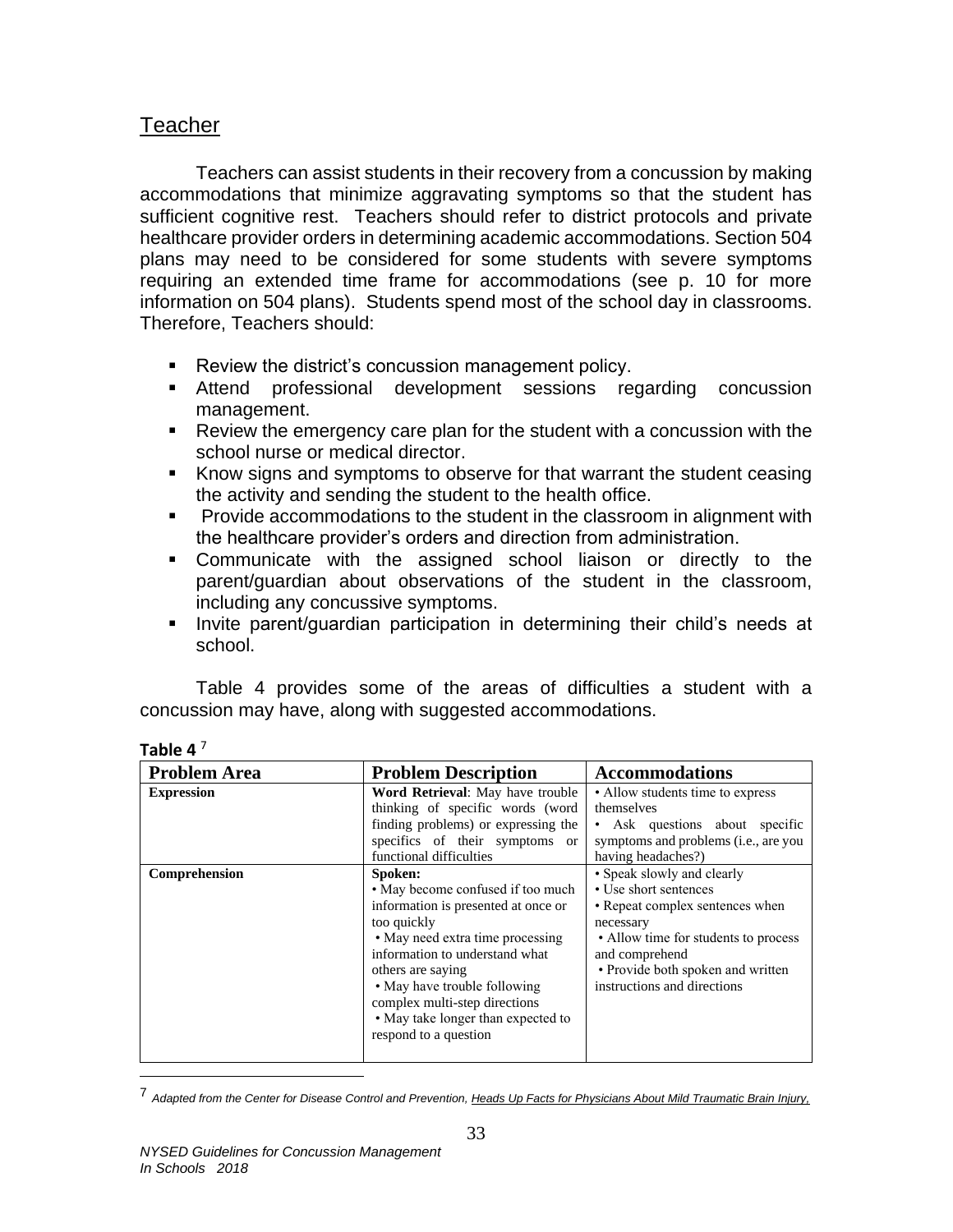|  | Written:<br>• May read slowly<br>• May have trouble reading material<br>in complex formats or with small<br>print<br>• May have trouble filling out forms | • Allow students extra time to read<br>and complete forms<br>• Provide written material in simple<br>formats and large print when<br>possible<br>• Have someone read the items and<br>fill out the forms for students who<br>are having trouble.<br>•Provide word prompts<br>•Use of multiple choice responses<br>need to be distinctly different. |
|--|-----------------------------------------------------------------------------------------------------------------------------------------------------------|----------------------------------------------------------------------------------------------------------------------------------------------------------------------------------------------------------------------------------------------------------------------------------------------------------------------------------------------------|
|--|-----------------------------------------------------------------------------------------------------------------------------------------------------------|----------------------------------------------------------------------------------------------------------------------------------------------------------------------------------------------------------------------------------------------------------------------------------------------------------------------------------------------------|

More information on classroom accommodations can be found at: [Upstate Medical University Concussion in the Classroom](http://www.upstate.edu/pmr/healthcare/programs/concussion/classroom.php)